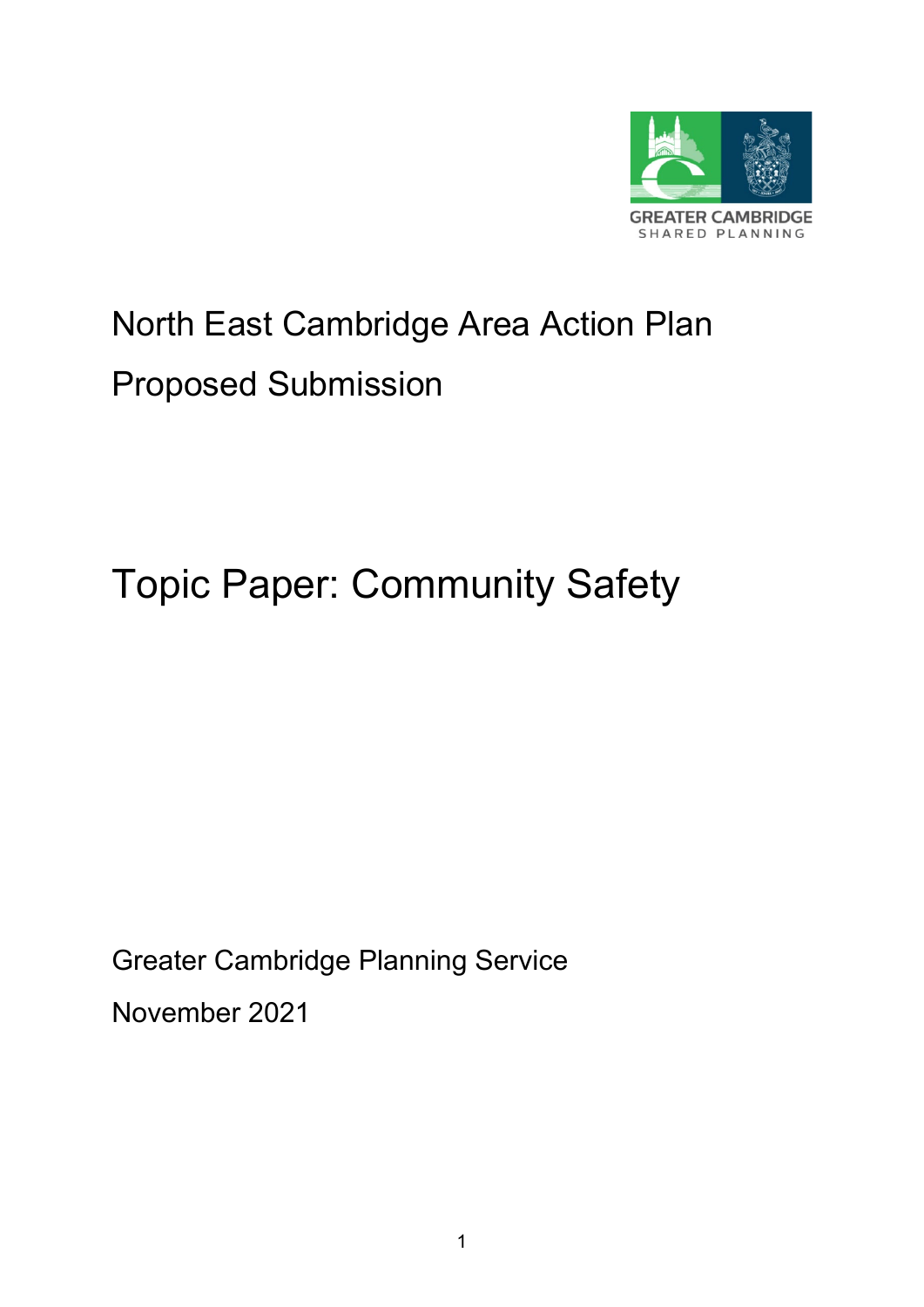# <span id="page-1-0"></span>**Contents**

| National Design Guide; Planning practice guidance for beautiful, enduring and                                                                |  |
|----------------------------------------------------------------------------------------------------------------------------------------------|--|
|                                                                                                                                              |  |
|                                                                                                                                              |  |
|                                                                                                                                              |  |
| Cambridge Community Safety Partnership: Community Safety Plan (2020-2021)                                                                    |  |
| South Cambridgeshire Community Safety Partnership: Community Safety Plan                                                                     |  |
| Police and Crime Commissioner, Cambridgeshire and Peterborough: Police and<br>Crime Plan 2017-2020: Community Safety and Criminal Justice 10 |  |
| Cambridgeshire Constabulary. Mission, Operational Priorities and Partnerships                                                                |  |
|                                                                                                                                              |  |
|                                                                                                                                              |  |
|                                                                                                                                              |  |
|                                                                                                                                              |  |
|                                                                                                                                              |  |
|                                                                                                                                              |  |
|                                                                                                                                              |  |
| South Cambridgeshire Community Safety Strategic Assessment (2020/21) 20                                                                      |  |
|                                                                                                                                              |  |
|                                                                                                                                              |  |
|                                                                                                                                              |  |
|                                                                                                                                              |  |
|                                                                                                                                              |  |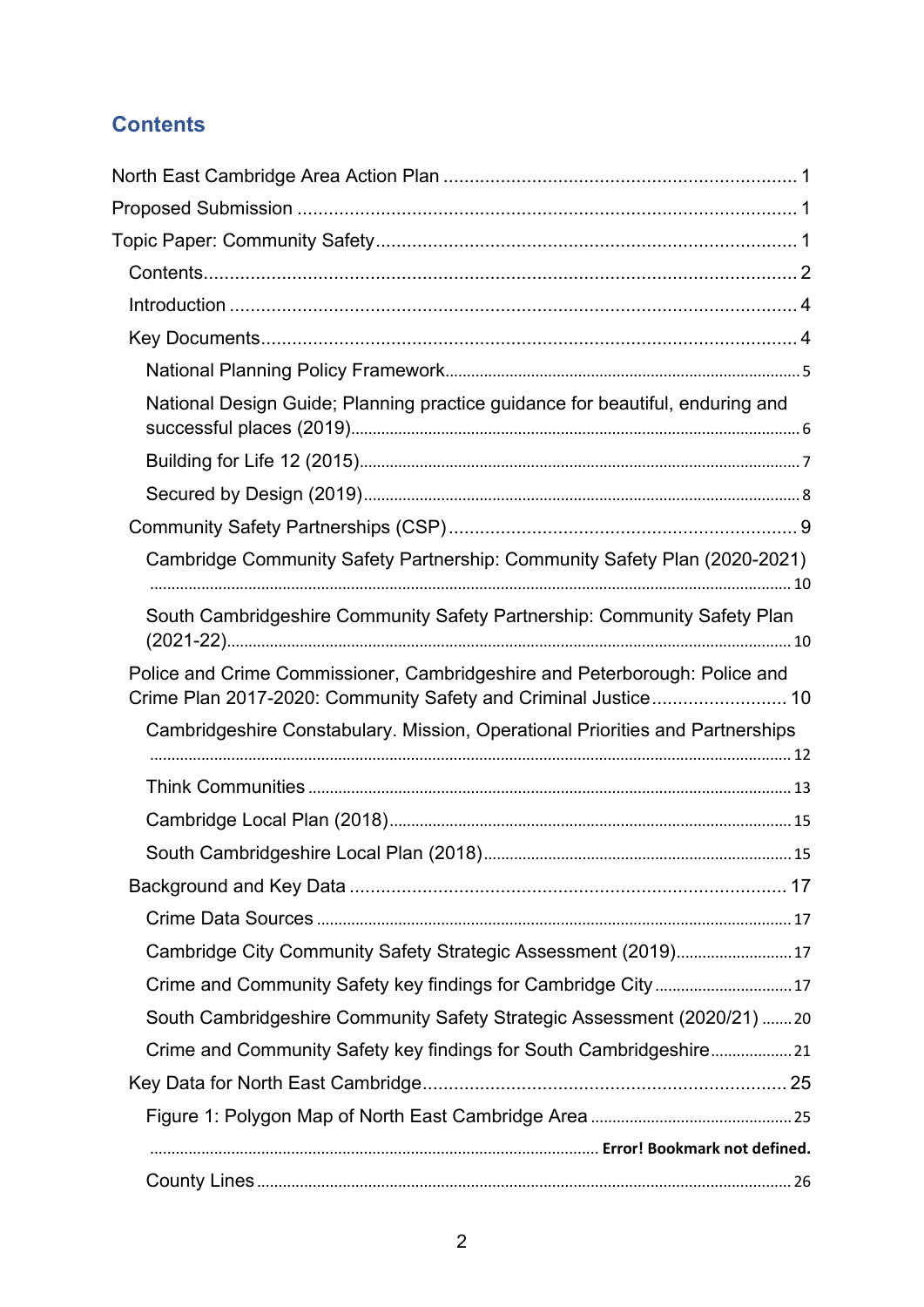| Police recorded Crime for the period May 2019 - April 2020, by Home Office<br>group and subgroup for South Cambridgeshire and Cambridgeshire City (Source<br>Cambridgeshire Constabulary/Cambridgeshire Research Group) 33 |
|----------------------------------------------------------------------------------------------------------------------------------------------------------------------------------------------------------------------------|
| Crime counts per district ward (Source Cambridgeshire                                                                                                                                                                      |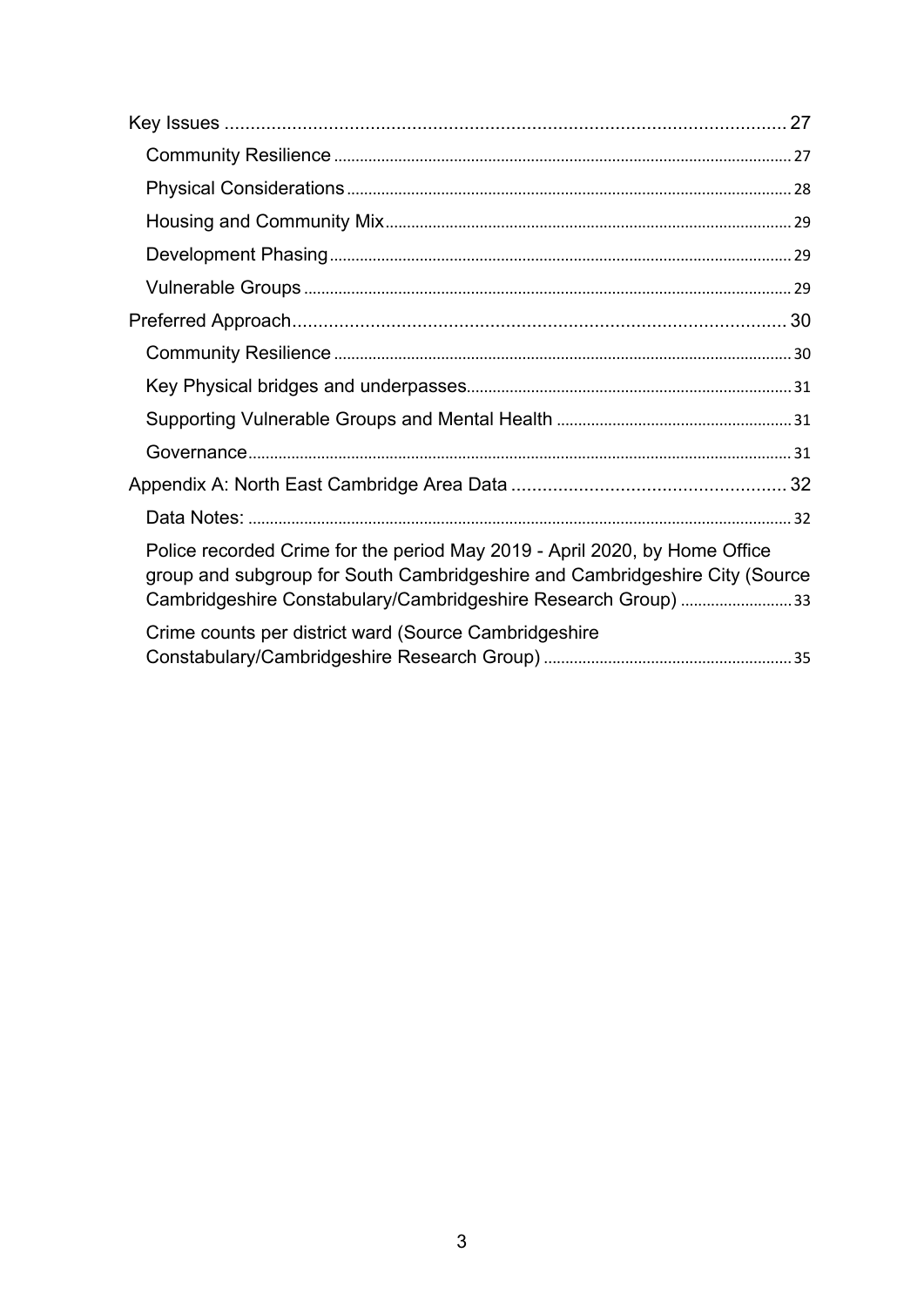#### <span id="page-3-0"></span>**Introduction**

According to the Local Government Association<sup>1</sup> 'community safety is best described as 'an aspect of our quality of life in which individuals and communities are protected from, equipped to cope with, and have increased capacity to resist, crime and antisocial behaviour'. Community safety can have impact on all those who live, work or study in an area as well as a number of groups including young and old, men and women, protected characteristic groups, victims of crime and offenders.

The aim of this paper is to explore issues of community safety in and around North East Cambridge (NEC) to inform the Area Action Plan (AAP) and the broader corporate initiatives of both Cambridge City and South Cambridgeshire District Councils. It discusses how to make the new development feel physically safe and socially inclusive while promoting community resilience in the area, and with the neighbouring communities.

Whilst evidence set out in this paper shows that crime levels in Cambridgeshire are generally low, it is important to provide context and discuss the key themes surrounding community safety such as designing out crime, county lines, governance and safeguarding issues so they may be addressed appropriately.

The paper includes the national and local planning policy and sets out Cambridgeshire Constabulary, Cambridge City Council's, and South Cambridgeshire District Council's approach to addressing community safety.

#### <span id="page-3-1"></span>**Key Documents**

- Local Government Association: Community safety (2021)
- National Planning Policy Framework (2021)
- National Design Guide; Planning practice guidance for beautiful, enduring and successful places (2019) MHCLG
- Building for Life 12 (2015)
- Secured by Design Guidance (2019)

<span id="page-3-2"></span><sup>1</sup> [https://www.local.gov.uk/sites/default/files/documents/community-sa](https://www.local.gov.uk/sites/default/files/documents/community-safety-1e2.pdf)fety-1e2.pdf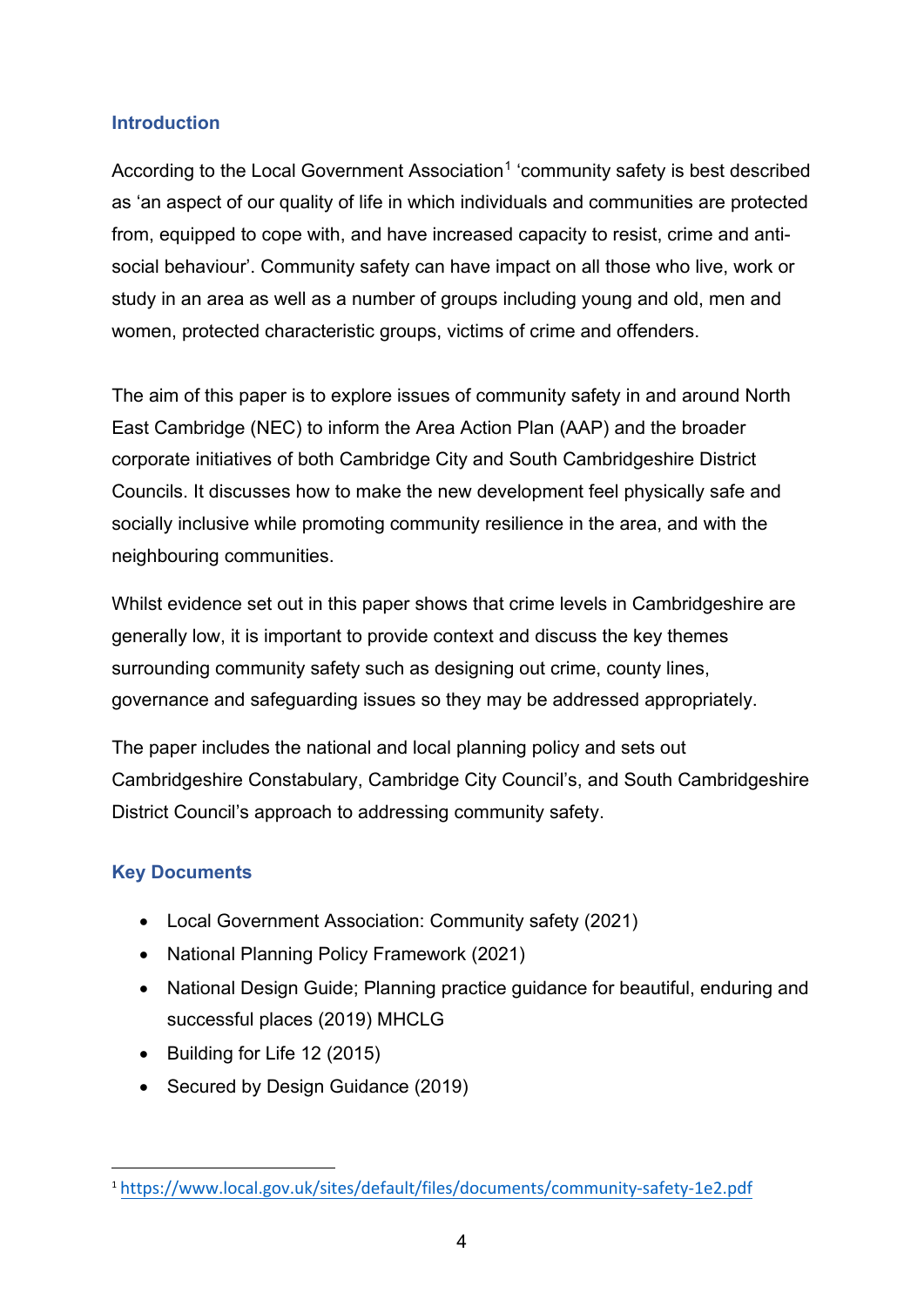- Cambridge Community Safety Partnership: Community Safety Plan 2020- 2021
- South Cambridgeshire Community Safety Partnership: Community Safety Plan 2019-2021
- Police and Crime Commissioner, Cambridgeshire and Peterborough: Police and Crime Plan 2017-2120 – Community Safety and Criminal Justice
- Cambridgeshire Constabulary. Mission, Vision and Values
- Think Communities August 2018
- Cambridge Local Plan 2018
- South Cambridge District Council Local Plan 2018
- South Cambridgeshire Community Safety Partnership Strategic Assessment 2020
- Cambridge City Community Safety Partnership Strategic Assessment 2019

#### <span id="page-4-0"></span>**National Planning Policy Framework**

The National Planning Policy Framework<sup>[2](#page-4-1)</sup> (NPPF) discusses several issues relating to community safety and community resilience. Chapter five promotes the need to deliver sufficient supply of homes to support different groups within the community. Paragraph 73 further states that in order to support a sustainable community, new developments should be of appropriate size and location, with access to services and employment opportunities. Chapter 8 highlights the promotion of healthy and safe communities. Paragraph 92 (part a) discusses the need for mixed-use developments to create strong neighbourhood centres, high quality public spaces and legible street layouts that promote social interaction and easy pedestrian and cycle access. It emphasises the need for new developments to be 'places that are safe and accessible, so that crime and disorder, and fear of crime, do not undermine the quality of life or community cohesion'.

Paragraph 93 discusses the need to provide social, recreational and cultural facilities and services to support community needs. It promotes the need to plan positively for communities through an integrated approach that considers location of services and

<span id="page-4-1"></span><sup>2</sup> [National Planning Policy Framework](https://www.gov.uk/government/publications/national-planning-policy-framework--2)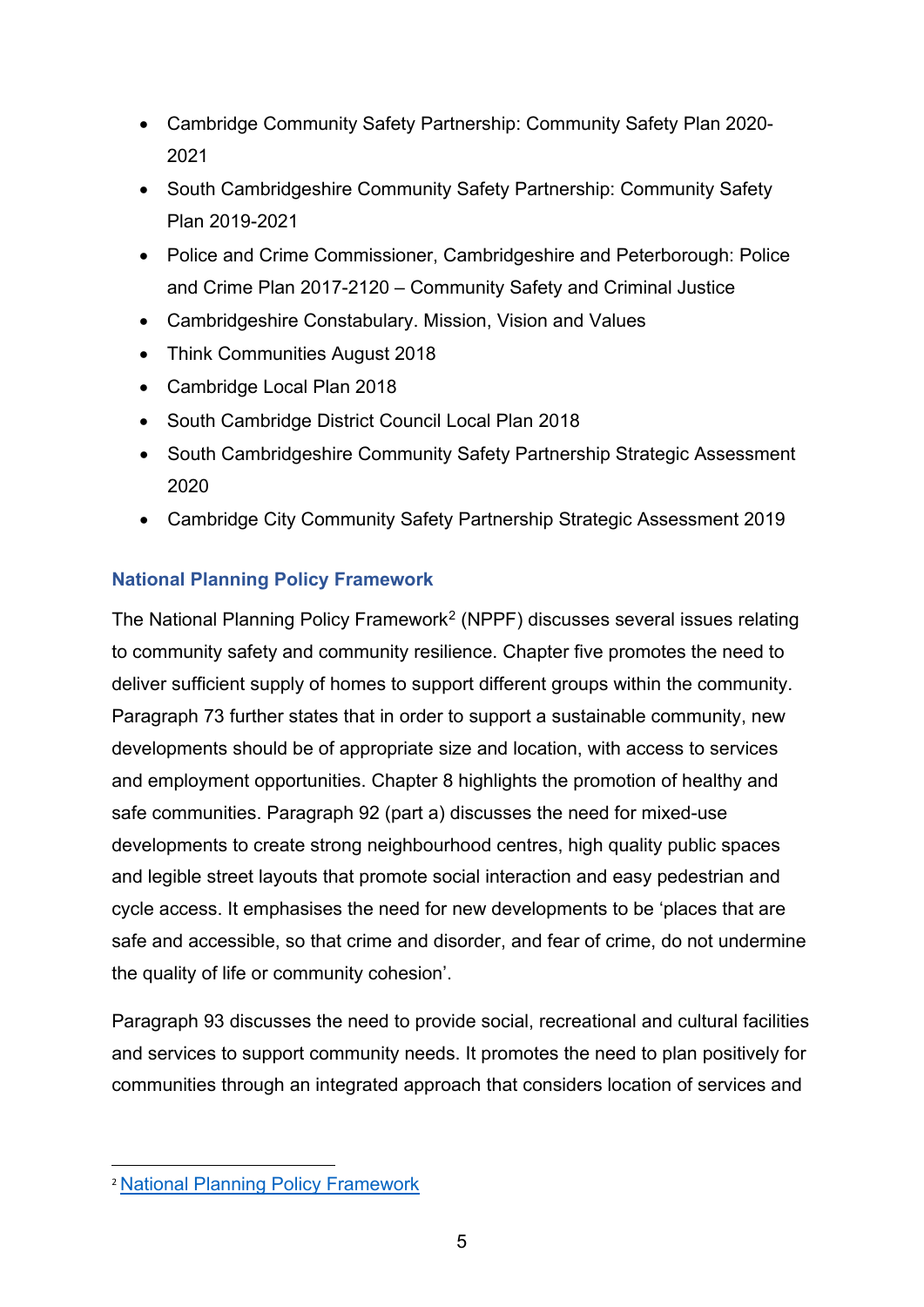community facilities alongside housing and other uses in order to improve social and cultural well-being.

Paragraph 130 (part f) establishes the need to create places that are safe, inclusive and accessible. It further emphasises that developments should promote health and well-being where crime and disorder, and the fear of crime, do not undermine the quality of life or community cohesion and resilience.

Paragraph 132 discusses the importance of design quality and the need to consider the local community needs and involvement in the early stages of emerging development plans. Further, Paragraph 130 (part f) highlights the need for implementation of safe, inclusive and accessible new developments through planning policy and decision making.

# <span id="page-5-0"></span>**National Design Guide; Planning practice guidance for beautiful, enduring and successful places (2019)**

In 2019, MHCLG published the National Design Guide<sup>[3](#page-5-1)</sup> (NDG); Planning practice guidance for beautiful, enduring and successful places. It provides guidance that supports the NPPF requirements to create well designed, high quality buildings and places by identifying 'ten characteristics of a well-designed place' (these are: context; identity; built form; movement; mature; public spaces; uses; homes and buildings; resources; and lifespan). Community safety aspects are all encompassing and can be influenced by many different factors and what follows are the key influences contained in the above identified NDG characteristics.

In Community Safety terms, 'context' will mean that development is well integrated into its surroundings and relates well to them. 'Identity' means that development will have a positive and coherent identity that everyone can identify with, including local residents and communities, and so contribute to inclusion and well-being. 'Built form' will designed to create recognisable streets and spaces whose edges are well defined by buildings to make places that are easy to navigate and promote safety and accessibility. Memorable and active places help to promote inclusion and cohesion. 'Movement' requires clear networks to be established to create safe and accessible streets and spaces that promote activity and positive social

<span id="page-5-1"></span>**<sup>3</sup> [MHCLG National Design Guide](https://www.gov.uk/government/publications/national-design-guide)**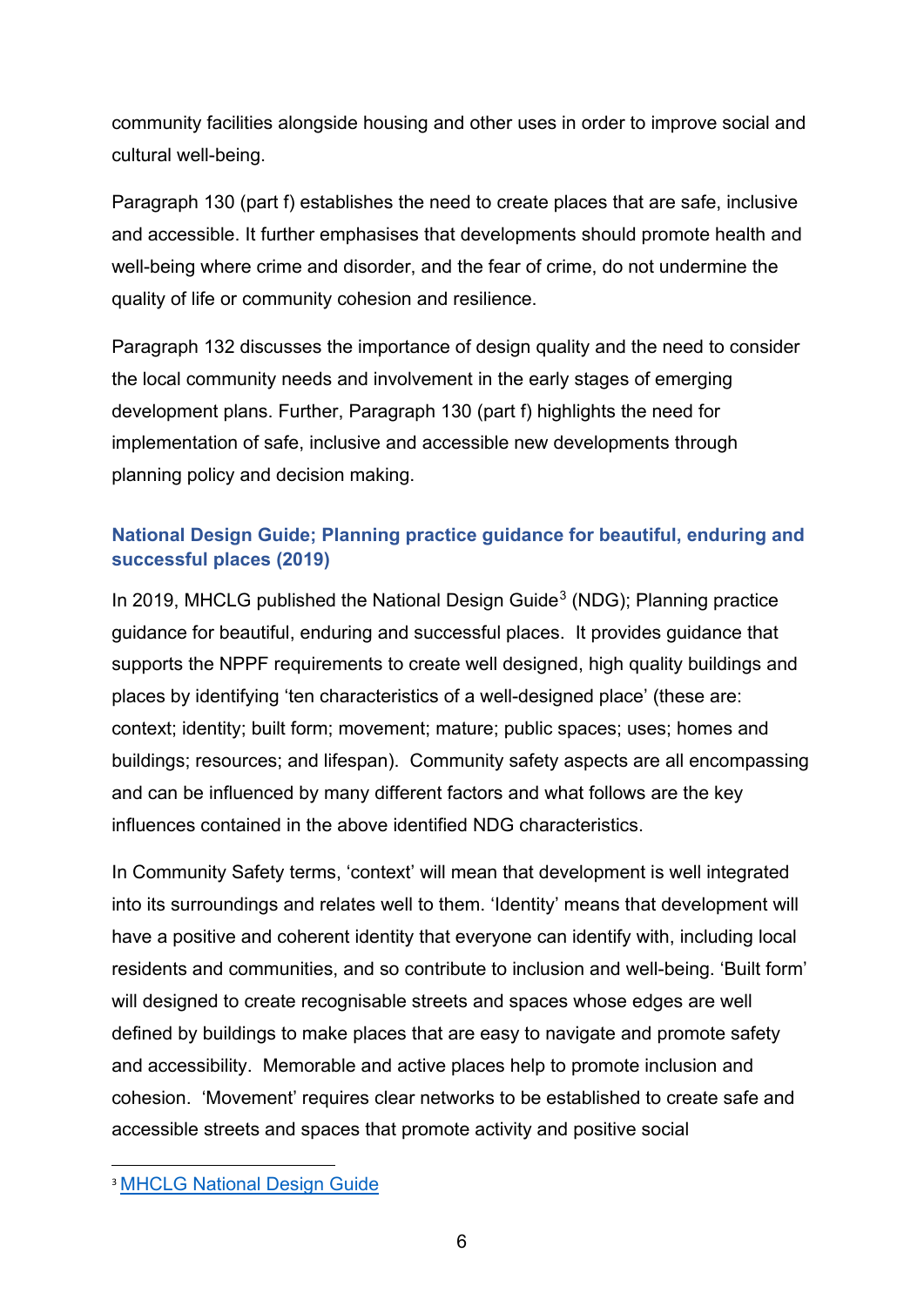interaction. 'Nature' needs to be well integrated into developments that is attractive and easy to access. With the right mix of activities, well-being and social inclusion can be promoted that lead to a sense of ownership. The creation of high quality 'public spaces' is crucial to achieving places that feel safe, secure and attractive for all to use and which promote activity, surveillance and positive social interaction. The right mix of 'uses' will support the function and vitality of a new place. The right mix of uses, in the right locations, need to be well integrated with housing and other facilities that are tenure neutral and socially inclusive. 'Homes & buildings' have a role to play in community safety by being well designed and able to meet the needs of residents now and into the future. Crucially they need to relate positively to private and public spaces and help contribute to social interaction and inclusion. Even 'resources' or the materials used in the design and construction of a development have role to play in community safety. Materials that are robust and enduring and well detailed, will ensure that buildings and spaces remain attractive and well maintained and so foster a sense of community ownership, as well as easy to maintain. 'Resources' also links to 'lifespan' considerations which links to effective management by all those involved in the upkeep of buildings and spaces.

#### <span id="page-6-0"></span>**Building for Life 12 (2015)**

Building for Life 12[4](#page-6-1) (BfL12) is a government-endorsed industry standard produced by the Design Council in order to help achieve well designed homes and neighbourhoods. It poses a series of key questions to be considered and answered to help understand the key components that structure places and to ultimately help to achieve well-designed, high-quality places.

The way BfL12 works is to use a simple traffic light system to award schemes a score that reflects how well it performs against a series of set questions. However, it can also be used to help structure discussions and evaluate design decisions as schemes are being planned. In the context of the AAP, it is the latter that is considered useful when considering Community Safety aspects.

<span id="page-6-1"></span><sup>4</sup> [Building for Life 12 - Third edition | Design Council](https://www.designcouncil.org.uk/resources/guide/building-life-12-third-edition)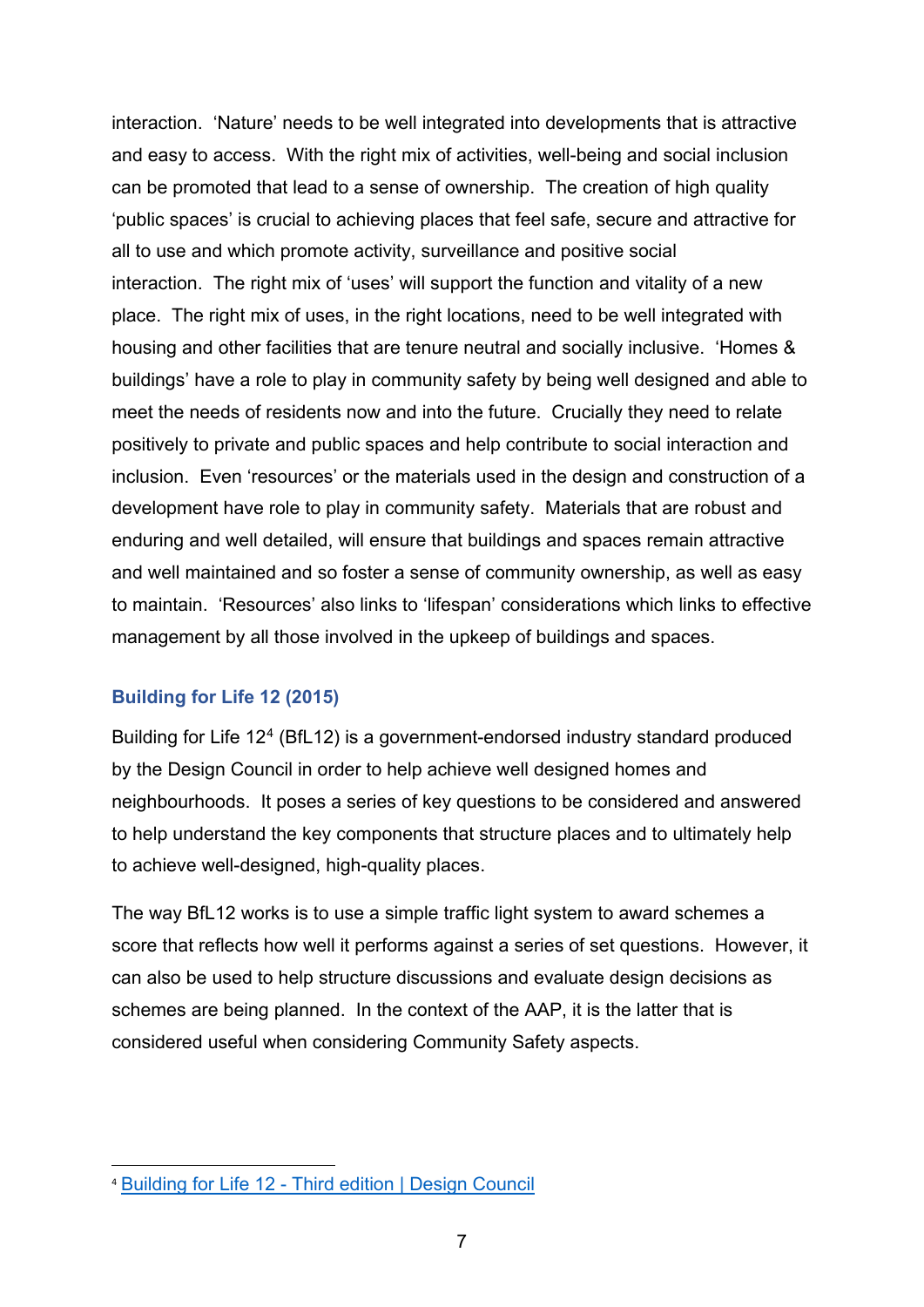BfL12 is organised around three themes; 1. Integrating into the neighbourhood; 2. Creating a place; and 3. Street & home.

- 1. Integrating into the neighbourhood: Considers how well the new place connects to and into the surrounding neighbourhood.
- 2. Creating a place:

Considers how buildings and landscape are designed to define streets and spaces.

3. Street & home:

Considers how streets will be low speed, how well parking will be integrated and crucially whether public spaces are clearly defined, well-managed and safe.

## <span id="page-7-0"></span>**Secured by Design (2019)**

Secured by Design<sup>[5](#page-7-1)</sup> (SBD) standards also ensure safety of residents on new developments Building to SBD standards ensures homes and surrounding community areas are safe and secure, with good site planning and the careful design of buildings and spaces. As well as being inherently safer, such developments will have a sense of public ownership and meet the need of communities, well-managed and feel safer. Research conservatively estimates the carbon cost of crime within the UK to be in the region of 6,000,000 tonnes of carbon dioxide per annum, roughly equivalent to the total carbon dioxide output of 6 million UK homes. The environmental benefits of SBD are supported by independent academic research consistently proving that SBD housing developments experience up to 87% less burglary, 25% less vehicle crime and 25% less criminal damage. It also has a significant impact on reducing antisocial behaviour.

In practice this means that Secured by Design status for new housing developments can be achieved through careful design ensuring routes through are well used, effectively lit and overlooked, thereby creating a safe and secure atmosphere. Developers should also, at an early stage, incorporate Secured by Design principles

<span id="page-7-1"></span><sup>5</sup> [Secured by Design 2019](https://www.securedbydesign.com/images/downloads/HOMES_BROCHURE_2019_update_May.pdf)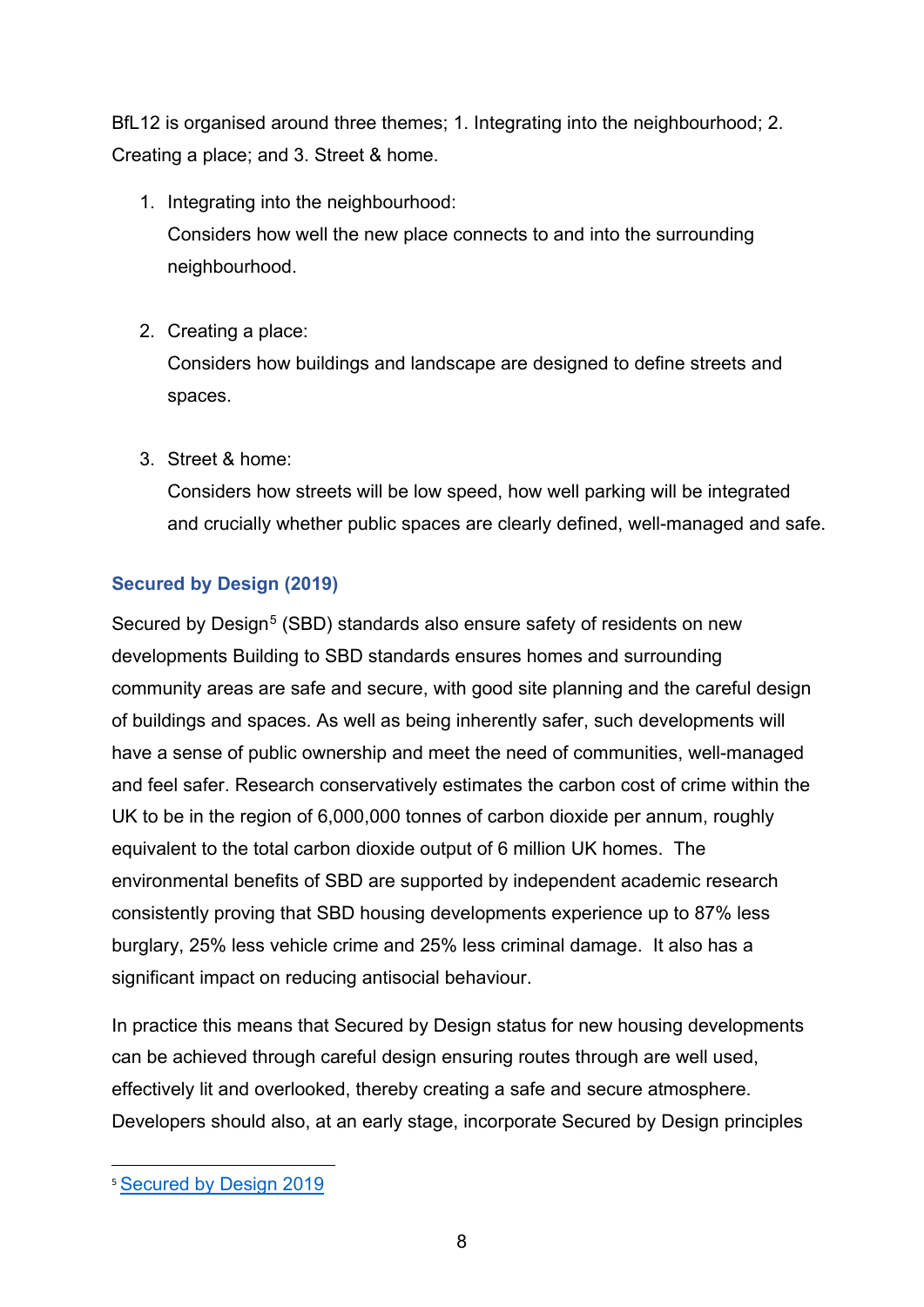within new developments and may need to seek advice from the Police Designing out Crime Officers at Cambridgeshire Police Headquarters on designing out crime who work extensively at Crime Prevention Through Environmental Design (CPTED).

# <span id="page-8-0"></span>**Community Safety Partnerships (CSP)**

Community Safety Partnerships (CSP - formerly Crime and Disorder Reduction Partnerships) were established following the Crime and Disorder Act 1998 (The Act) to reduce crime, disorder, re-offending and substance misuse.

CSPs are statutory partnerships. There is one covering each district authority area across Cambridgeshire, including one for Cambridge City and another for South Cambridgeshire. Each Local Authority is one of a number of named 'responsible authorities', the others being Cambridgeshire County Council, Cambridgeshire Constabulary, Cambridgeshire Fire & Rescue Service (CFRS), Cambridgeshire and Peterborough Clinical Commissioning Group (C&P CCG), and the National Probation Service.

In brief, the statutory requirements are:

- set up a strategic group to direct the work of the partnership
- regularly engage and consult with the community about their priorities and progress achieving them
- set up protocols and systems for sharing information
- analyse a wide range of data, including recorded crime levels and patterns, in order to identify priorities in an annual strategic assessment
- set out a partnership plan and monitor progress
- produce a strategy/ies to reduce reoffending and substance misuse
- commission domestic violence homicide reviews

The Police and Crime Commissioner must have regard to the CSP priorities within their police and crime plan. A few topic-based countywide delivery partnerships exist to support the work of the local CSPs in meeting their statutory duties. These were set up with the agreement of local CSPs and cover issues that can be tackled more appropriately on a larger scale (e.g. reoffending, substance misuse).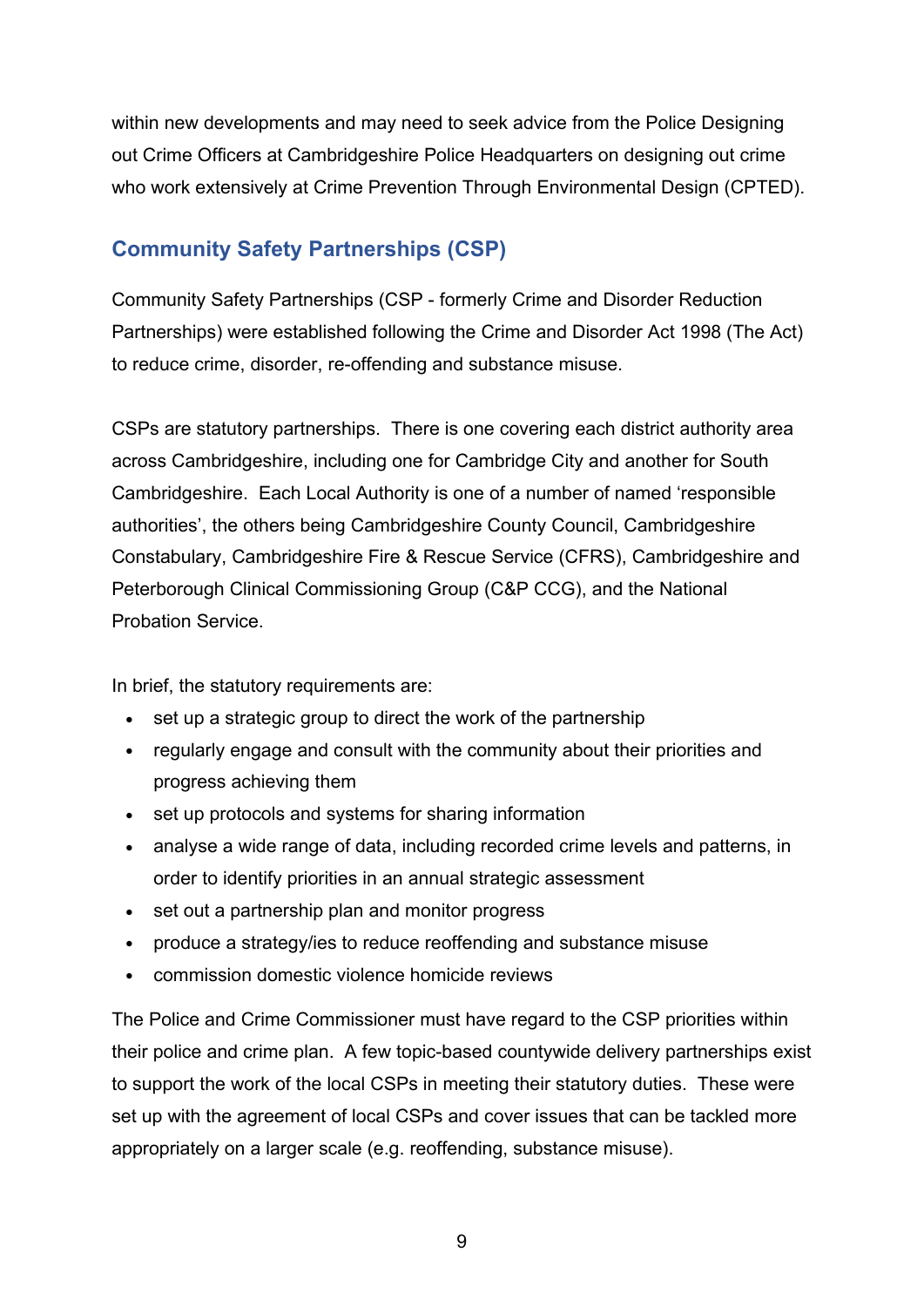In addition to the statutory partnerships, responsible authorities are also required, under s.17 of The Act, to consider the implication on crime and disorder of all their day to day activities.

#### <span id="page-9-0"></span>**Cambridge Community Safety Partnership: Community Safety Plan (2020- 2021)**

The Community Safety Plan provides priorities from the strategic statement assuring community safety is achieved in Cambridge. These priorities are:

Priorities for 2020-2021 are:

- Safeguarding young people against violence and exploitation
- Listening to community needs and responding together to reduce harm

#### <span id="page-9-1"></span>**South Cambridgeshire Community Safety Partnership: Community Safety Plan (2021-22)**

The Community Safety Partnership is responsible for improving community safety, including reducing crime, disorder, substance misuse and reoffending in South Cambridgeshire. The current priorities of the Community Safety Partnership are to:

- improve resilience in communities
- support evidence-based priority areas

# <span id="page-9-2"></span>**Police and Crime Commissioner, Cambridgeshire and Peterborough: Police and Crime Plan 2017-2020: Community Safety and Criminal Justice**

The Police and Crime Plan vision is to work together to keep Cambridgeshire safe. Whilst the new Police and Crime Commissioner is consulting on the next plan, the current plan highlights a number of strategic themes, aim and shared outcomes:

• Victims – Deliver a victim first approach - Victims and witnesses are placed at the heart of the criminal justice system and have access to clear pathways of support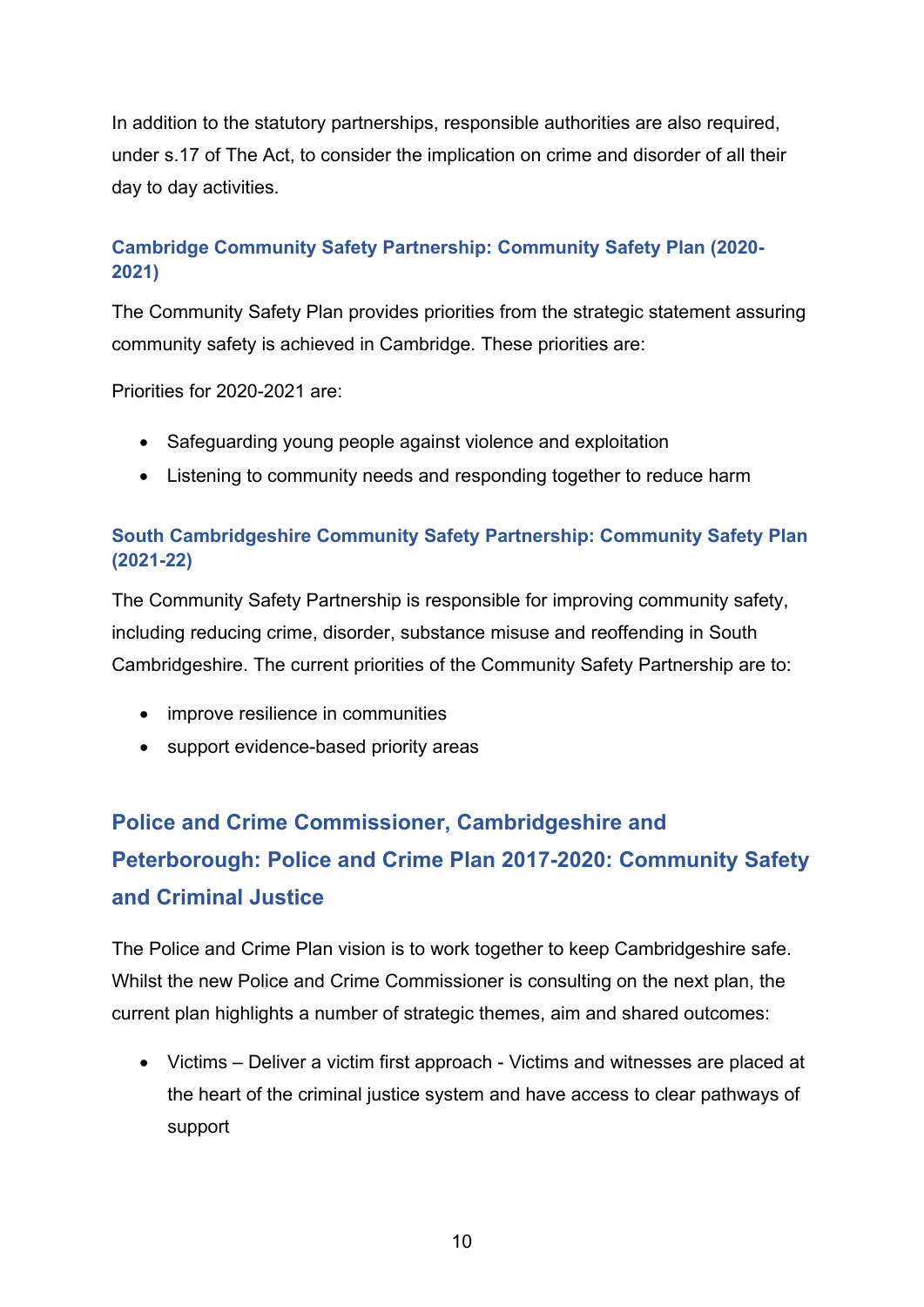• Offenders – Reduce re-offending - Offenders are brought to justice and are less likely to reoffend

Communities – Support safe and stronger communities - Communities have confidence in how we respond to their needs

• Transformation – Ensure value for money for taxpayers now and in the future - We deliver improved outcomes and savings through innovation and collaboration

Drawn from these Strategic Themes some of the Police and Crime Commissioner's Priorities for Actions which are most applicable to the North East Cambridge development and the wider community include:

- use a partnership approach to tackle crimes which are of greatest concern to the public such as violent, drink and drug related crime, burglary and rural crime.
- improve partnership working to ensure resilience of services and effective and efficient action to address long-term causes of offending such as health issues, housing, drug and alcohol misuse, education, employment and training.
- hold the responsible authorities to account for meeting their duties to protect their local communities from crime and to help people feel safer.
- Jointly engage with all communities to understand and respond to local concerns.
- ensure the public have easy and effective ways to contact the appropriate service provider to get the information they need.
- Bring together services and systems to respond to community issues in a sustained and co-ordinated way e.g. co-location, aligned activity and information sharing.
- Build relationships with communities to gather information and intelligence to prevent crime: high levels of witnesses, low levels of crime.
- Promote public involvement through active participation and support initiatives aimed at building community understanding and resilience.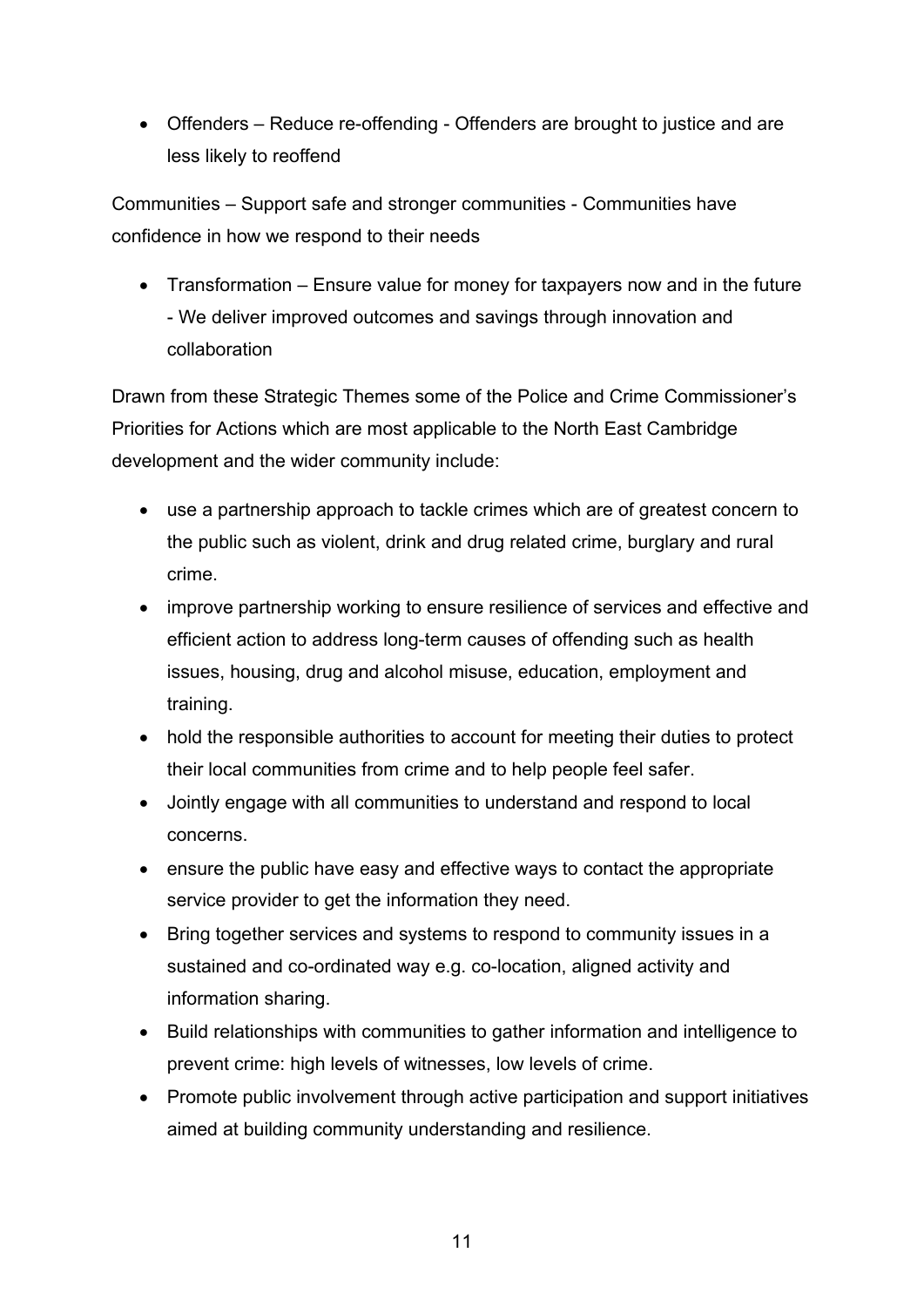• educate and support local people to recognise vulnerable members of their community and know how to help them.

# <span id="page-11-0"></span>**Cambridgeshire Constabulary. Mission, Operational Priorities and Partnerships**

Mission - Cambridgeshire continues to be one of the fastest growing areas with an expected population growth of a further 25 percent by 2031. Despite this, Cambridgeshire remains one of the safest counties in the country due to our focus on safeguarding the most vulnerable, supporting victims of crime and robustly investigating and bringing offenders to justice. We continue to look at new and better ways to deliver a policing service, which includes making the best use of new technology and working to better understand and manage demand to allow us to respond and adapt to the needs of the public and help keep people safe.

Operational priorities - Although every crime is important to us, we have five operational priorities:

- safeguard the vulnerable, with a focus on: Domestic abuse (repeat victims and offenders), Child sexual abuse and exploitation, Modern slavery and human trafficking, Fraud (repeat victims and emerging trends), Serious sex offences
- combat acquisitive crime, with a focus on targeting those responsible for committing: Burglary, Vehicle crime
- reduce harm to communities, focusing on targeting high harm offenders and locations, in relation to: Youth gangs, Knife crime, Drugs (disrupting county lines and street dealers), Hate crime (repeat offenders)
- tackle serious and organised crime and disrupt their gangs as their impact is felt across a wide range of criminal activity and causes harm to our communities
- increase public satisfaction by responding appropriately and improving communication, focusing on improving public confidence, maintaining call handling times, the timeliness of our initial response, improving communication with victims

Partnerships - The force will improve partnerships with: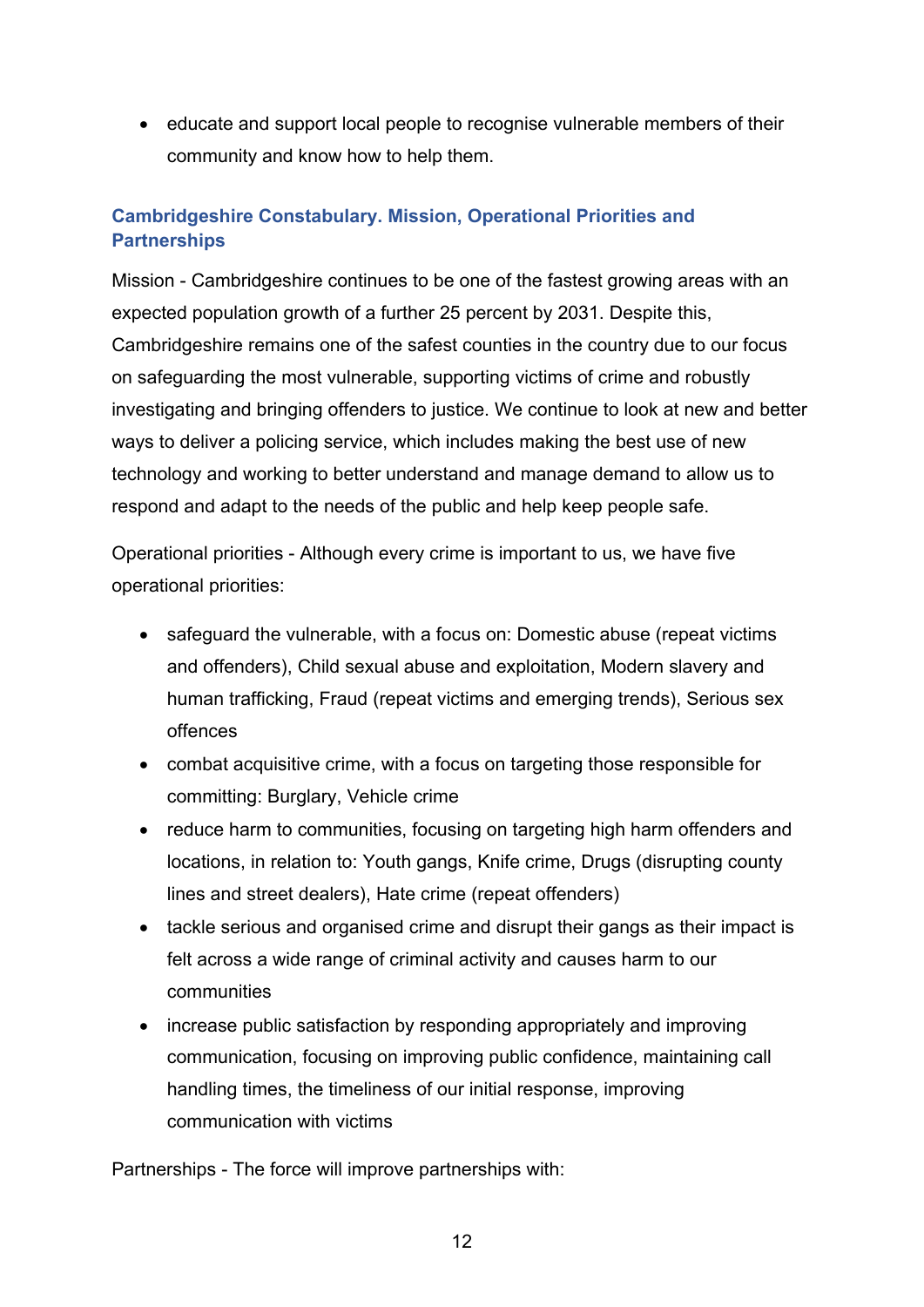- Criminal Justice partners
- Local Resilience Forum partners
- Community Safety Partnerships
- Police alliances
- Academic partners and the College of Policing

#### <span id="page-12-0"></span>**Think Communities**

Think Communities $6$  is Cambridgeshire County Councils approach to ensure communities are well served throughout the system by allocating resources where and when they are needed the most. Their approach is about:

"Think Communities is all about putting people and Community first. Placing their needs and aspirations for their Community at the heart of our collective commitment to work in partnership to support the people we serve and the communities we support.

We know that often the best support comes from the Community or is provided at a very local level. We want to listen to what is important to our residents, what works well where they live and what they want to do to make it even better. We will help our communities to do the things that are important to the people who live there.

Together, we are a storehouse of amenities, spaces, skills, networks, information, influence, funding and inspiration … resources that communities sometimes desperately need, but often find hard to access.

Think Communities is about ensuring that our public services and our communities can work better together and make the best use of all our assets.

When working together local authorities, parish councils, town councils, health, education and police services, local businesses …. our combined efforts can change lives. They can prevent a difficulty turning into a crisis. And that's crucial, because getting the right help to people early enough is not only much more beneficial to them personally, it avoids the disruptive emergency response that puts such a strain on public resources.

<span id="page-12-1"></span><sup>6</sup> [Cambridgeshire County Council – Think Communities](https://ce0631li.webitrent.com/ce0631li_ess/ess/index.html#/summary/absence)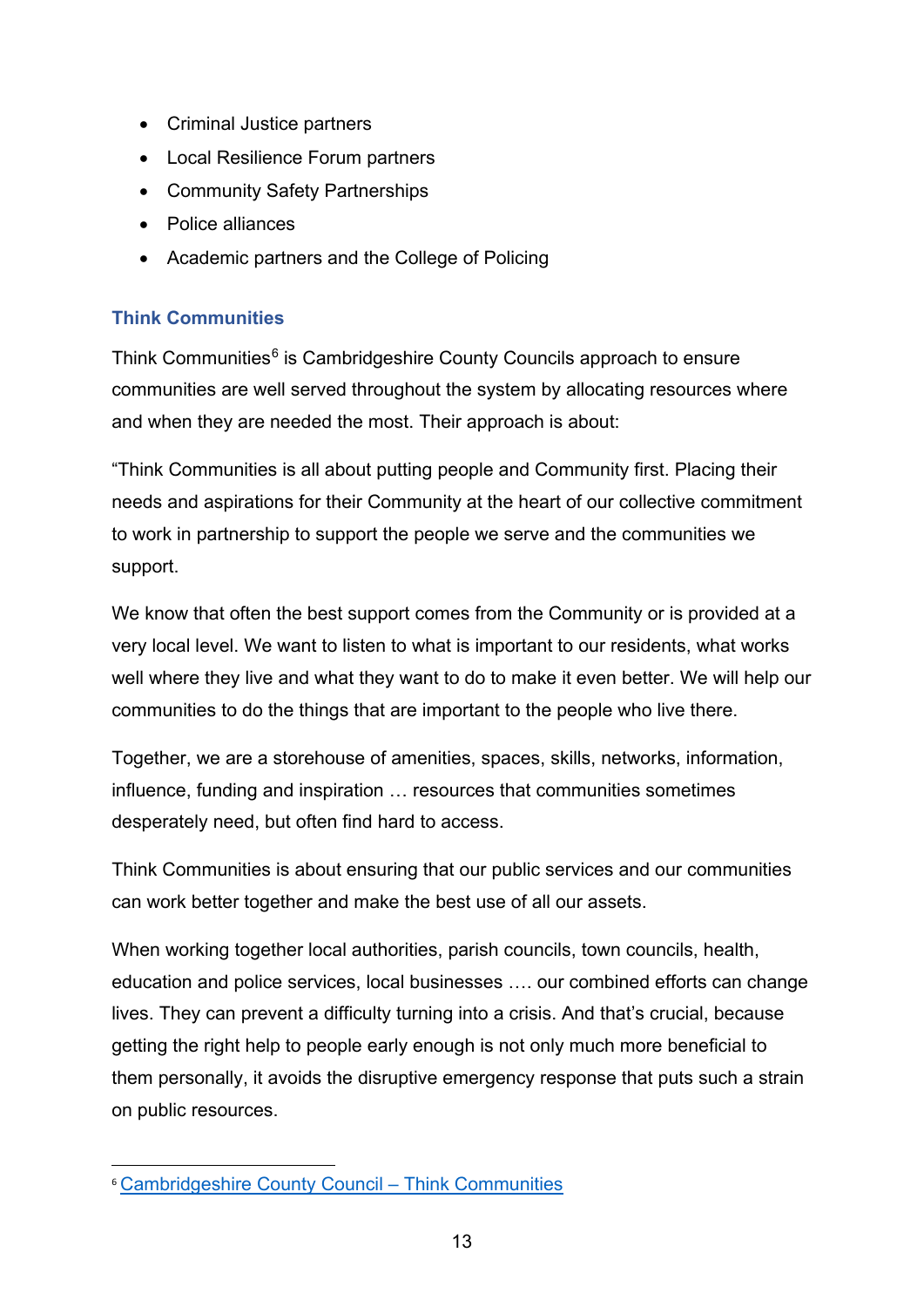Think Communities is a call to all of us who provide these services to come together and find long-term solutions that work - for the most vulnerable people in our area and the Community at large.

Through a shared commitment and willingness to come together, we can:

- Build community capacity
- Encourage people to participate in, and contribute to, their local Community
- Gain an understanding of the services needed in that Community

• Move away from a 'council-centric' approach, to one where the Council is part of a team of service providers, including public, private and community groups, with the shared aim of making Cambridgeshire people feel safe, healthy, connected and empowered.

• Give residents the knowledge and tools they need to give, and get, support for themselves and their Community".

Place-based Coordinators and Connectors: our frontline advocates:

To achieve these goals, we need to develop our understanding of our Community's needs, aspirations, and desire to get involved. To do this, the County Councils locally place-based teams will be listening to communities, finding out where support is needed in our neighbourhoods, who's trying to help – and how we can bring likeminded people and groups together to support them. The Place Teams will bring together……Patch Leads, Development Officers, PCSO, Social Prescribers, Community Wardens, Community Navigators, Community Development Workers, Librarians. Where needed, they will form more formal place-based support partnerships to collaborate the development of community-led solutions. In other locations, the relationships will be much more informal. Place Teams will be the familiar faces of Think Communities: the go-to people for community engagement and support.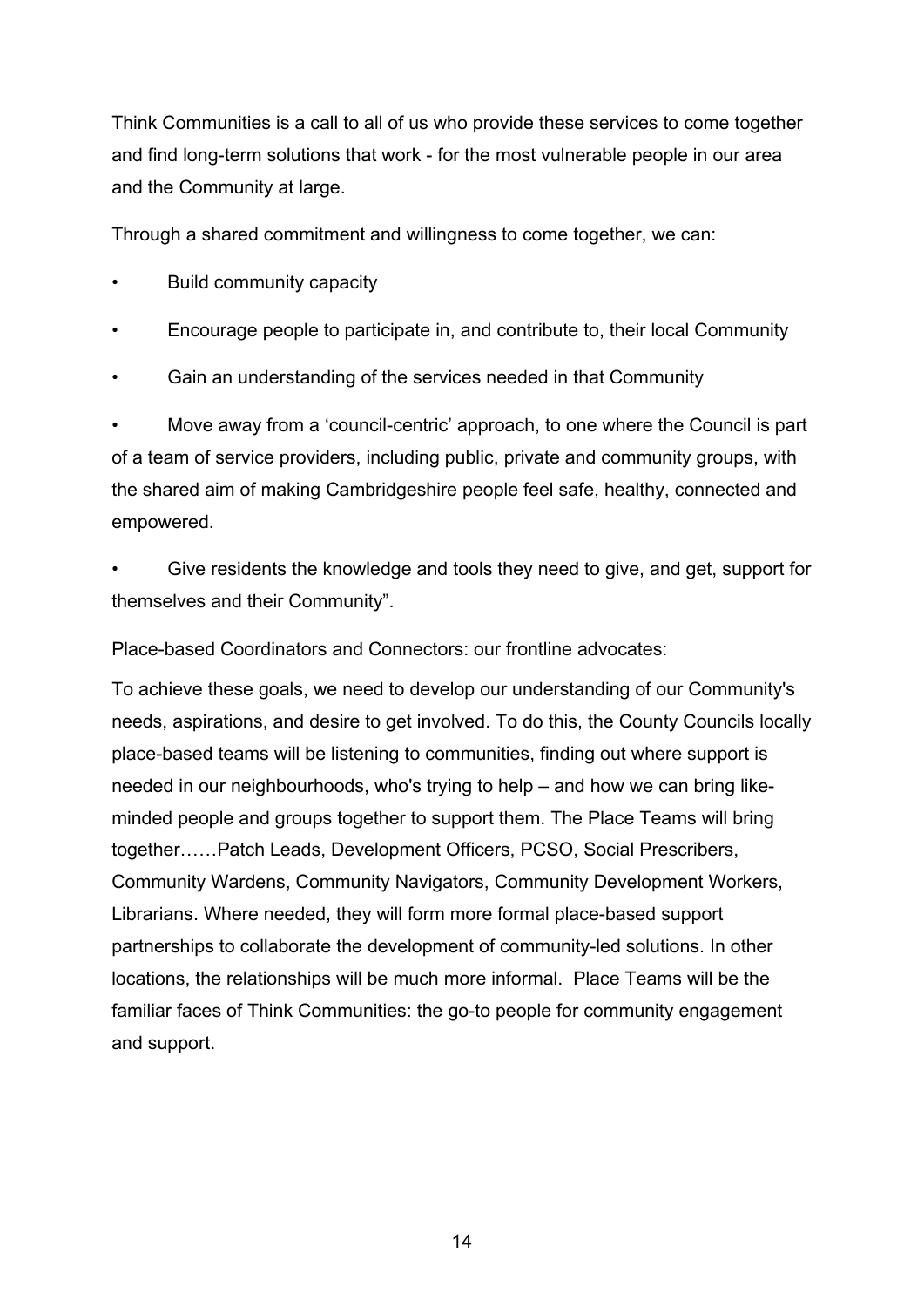#### <span id="page-14-0"></span>**Cambridge Local Plan (2018)**

The Cambridge Local Plan<sup>[7](#page-14-2)</sup> includes objectives aiming to create and maintain inclusive communities and promoting social cohesion through provision of sports, recreation, community and leisure facilities. The Plan also promotes accessible and innovative economic areas whilst ensuring centres and shopping facilities are within reach for people living, working and studying in the city.

Policy 56: Creating successful places promotes 'development that is designed to be attractive, high quality, accessible, inclusive and safe'. This policy highlights the need to ensure that developments provide natural surveillance, create active edges and spaces that are inclusive, useable, safe and enjoyable. Policy 56 also states that 'open space and landscaped areas' are an integral part of developments in order to 'remove the threat or perceived threat of crime and improve community safety'.

Policy 57: Designing new buildings provides guidance relevant to community safety. It states that high quality new buildings will be promoted when they can demonstrate that they are 'convenient, safe and accessible for all users'. This maximises opportunities to ensure the safety and inclusivity of residents on new developments.

Other areas where community safety is relevant include: Policy 68: Open space and recreation provision through new development, Policy 73: Community, sports and leisure facilities, Policy 74: Education facilities, Policy 75: Healthcare facilities and Policy 80: Supporting sustainable access to development.

#### <span id="page-14-1"></span>**South Cambridgeshire Local Plan (2018)**

South Cambridgeshire District Council's Local Plan<sup>[8](#page-14-3)</sup> sets out a number of policies relevant to community safety. Policy HQ/1: Design Principles in Chapter 5: 'Delivering High Quality Places' states that developments should have 'user friendly and conveniently accessible streets' that focus on delivering 'safe opportunities for walking, cycling, public transport'. Policy HQ/1 promotes integration of mixed-uses 'that contribute to the creation of inclusive communities providing the facilities and services to meet the needs of the community'. Furthermore, the policy outlines the

<span id="page-14-2"></span>[<sup>7</sup>Cambridge Local Plan: 2018](https://www.cambridge.gov.uk/media/6890/local-plan-2018.pdf)

<span id="page-14-3"></span><sup>8</sup> [South Cambridgeshire Local Plan](https://www.scambs.gov.uk/media/12740/south-cambridgeshire-adopted-local-plan-270918_sml.pdf)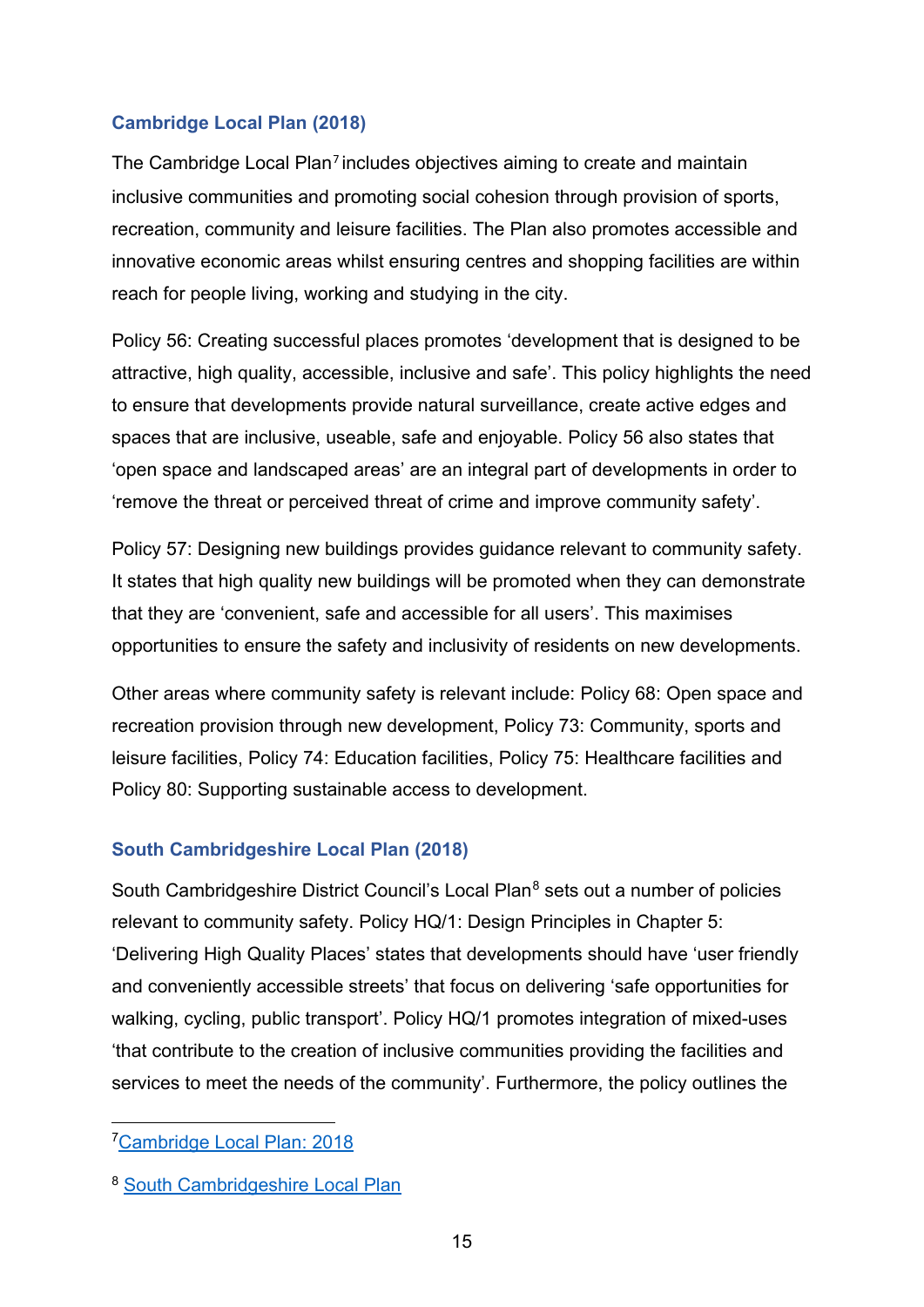need to 'design-out crime and create environment that is created for people that is and feels safe and has a strong community focus'.

Policy SC/4: 'Meeting Community Needs' highlights the need for housing developments to contribute to community services and facilities on site. It states that 'sites with 200 or more dwellings should provide a range of services including 'primary and secondary schools, meeting places, health facilities, libraries, sports facilities, childcare nurseries, local shops, restaurants, cafes and provision for faith groups. Policy SC/5: 'Community Healthcare Facility Provision' and Policy SC/6: 'Indoor Community Facilities' also support the provision of these facilities in new developments.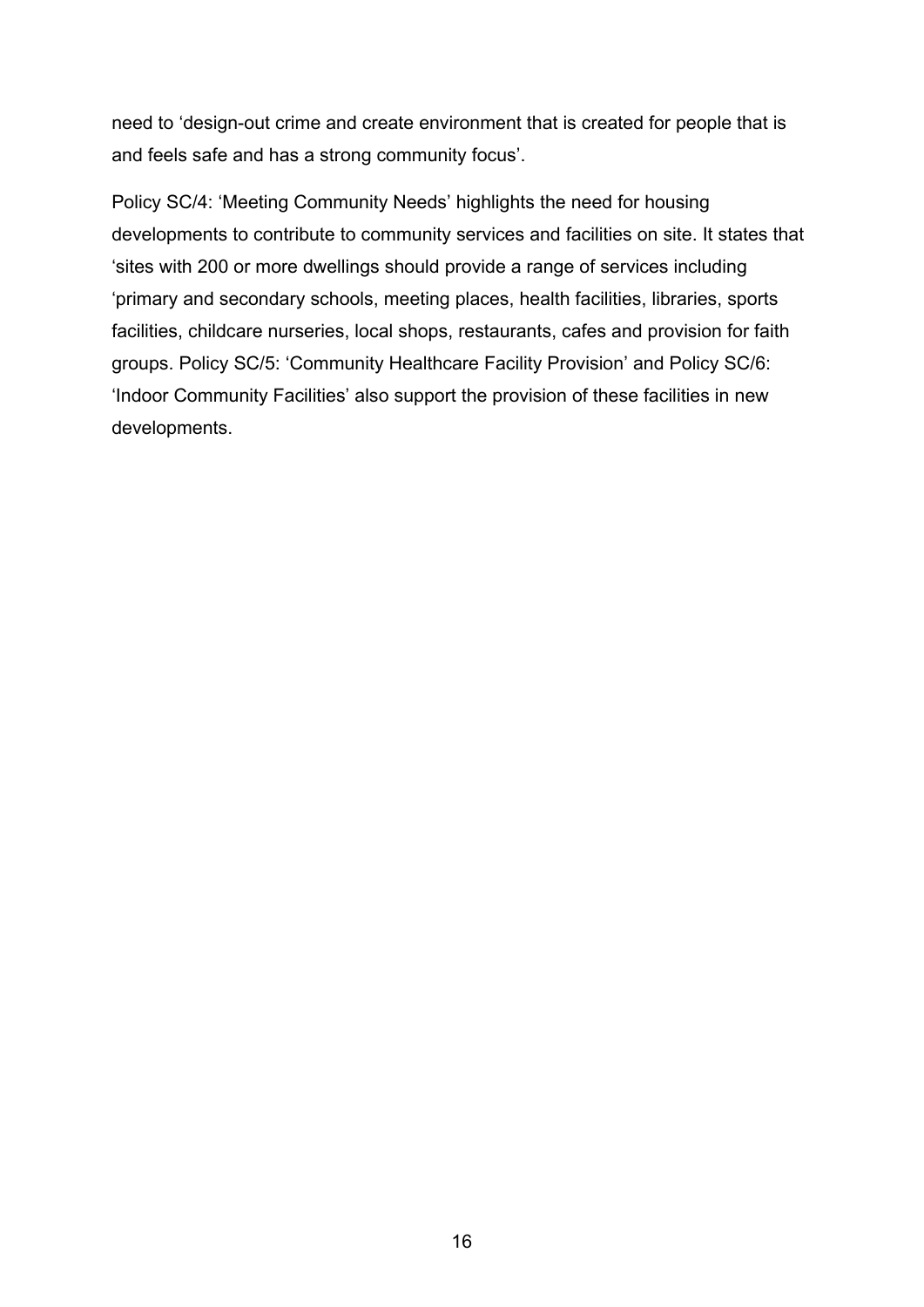# <span id="page-16-0"></span>**Background and Key Data**

#### <span id="page-16-1"></span>**Crime Data Sources**

The Cambridgeshire Research Group routinely receives police recorded crime data from Cambridgeshire Constabulary for analysis and is the primary source of data for this Topic Paper. Due to COVID-19, data presented in this paper has been limited to 2019 as the pandemic has impacted on the levels of crime, and data collection and would thus not present realistic or normal numbers of crime for Cambridgeshire. This data also informs the Community Safety Strategic Assessments for both Cambridge City and South Cambridgeshire and is used by the Community Safety Partnerships and Councils community safety teams in planning for new developments in the area and reducing crime. The Cambridge Research Group/Cambridgeshire Constabulary data is available at Appendix A.

#### <span id="page-16-2"></span>**Cambridge City Community Safety Strategic Assessment (2019)**

The strategic assessment<sup>[9](#page-16-4)</sup> for Cambridge City explores the issues surrounding community safety, presenting priorities and recommendations. In more recent years, the Cambridge Community Safety Partnership has moved to prioritising those things that cause the most harm, have impacted the most vulnerable or pose the highest risk. These complex issues have required some investigation in order to further understand the complex issues, some exploration of options within new legal powers and for creating opportunity for innovative practice. The review of the assessment focused on a number of issues including city centre issues, case management of complex cases including antisocial behaviour through the Problem Solving Group, and Street Community.

#### <span id="page-16-3"></span>**Crime and Community Safety key findings for Cambridge City**

Cambridge remains a relatively safe place to live compared to other towns and cities of the same size. There were a total of 15,439 recorded crimes in Cambridge for the

<span id="page-16-4"></span><sup>9</sup> [Community Safety Strategic Assessment 2018-19](https://www.cambridge.gov.uk/media/7774/community-safety-strategic-assessment-2018-19-review.pdf)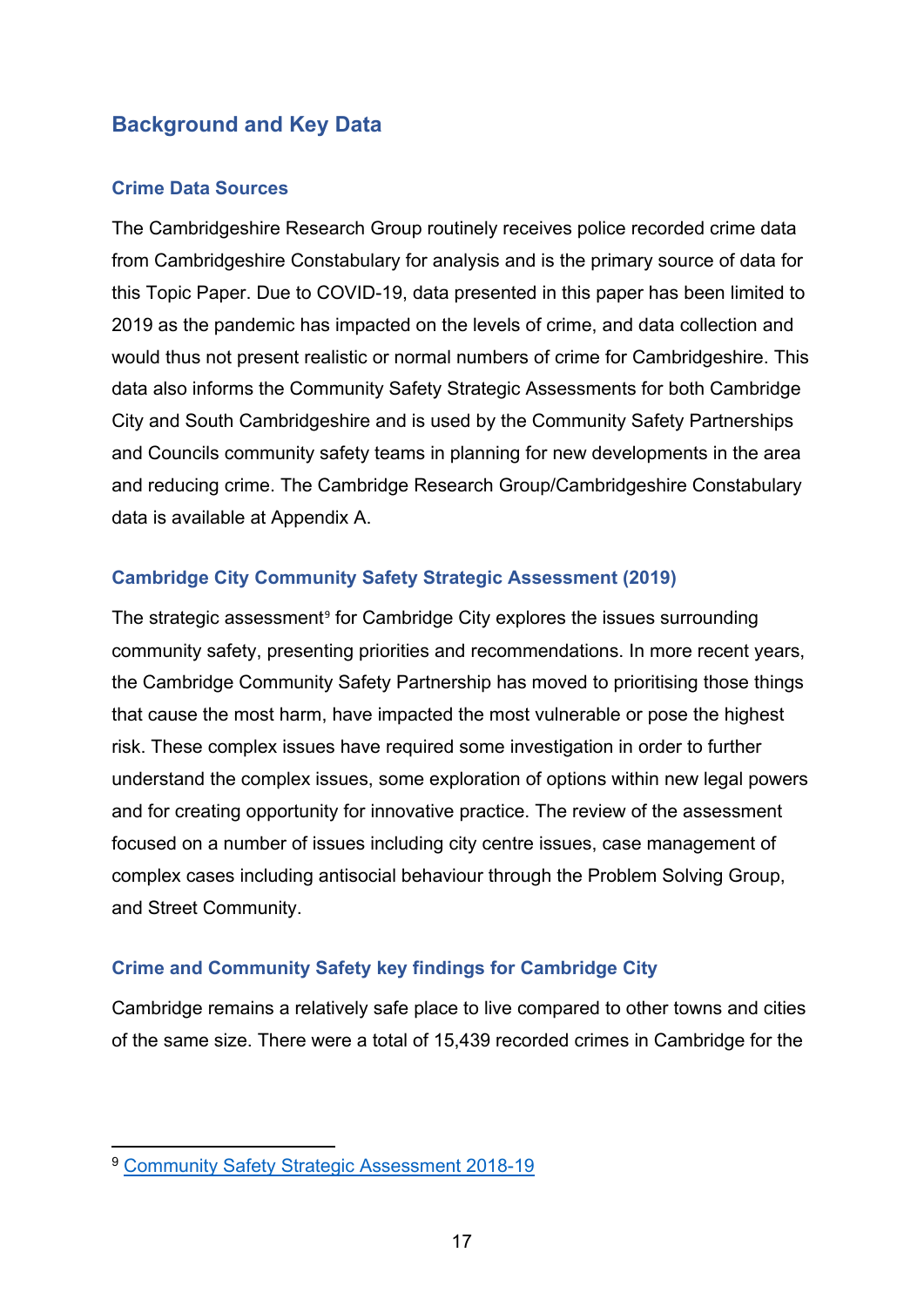period May 2019 to April 2020<sup>[10](#page-17-0)</sup> in the categories of crime relevant to considerations of community safety in a new development.

#### **Types of crime in Cambridge City**

These include, arson and criminal damage, burglary, drug offences, public order offences, theft, vehicle offences and violence against the person.

## **Table 1: Recorded Crimes for Cambridge City (May 2019-2020)**

(includes approximately six weeks in which England was under 'lockdown' measures due to the COVID-19 pandemic).

| <b>Home Office crime types</b>       | <b>Cambridge City</b> |
|--------------------------------------|-----------------------|
| Arson and Criminal damage            | 1417                  |
| <b>Burglary</b>                      | 791                   |
| <b>Drug Offences</b>                 | 369                   |
| Miscellaneous crimes against society | 200                   |
| Possession of weapons                | 138                   |
| <b>Public order offences</b>         | 1346                  |
| Robbery                              | 164                   |
| <b>Sexual Offences</b>               | 363                   |
| Theft                                | 5802                  |
| Vehicle offences                     | 1021                  |
| Violence against a person            | 3828                  |
| <b>Grand Total</b>                   | 15,439                |

The table provides a breakdown of the data for the higher volumes of crimes in Cambridge. For example, violence against the person can be broken down further

<span id="page-17-0"></span><sup>10</sup> [North Area Community Development Profile](https://www.cambridge.gov.uk/media/7753/north-area-community-development-profile.pdf)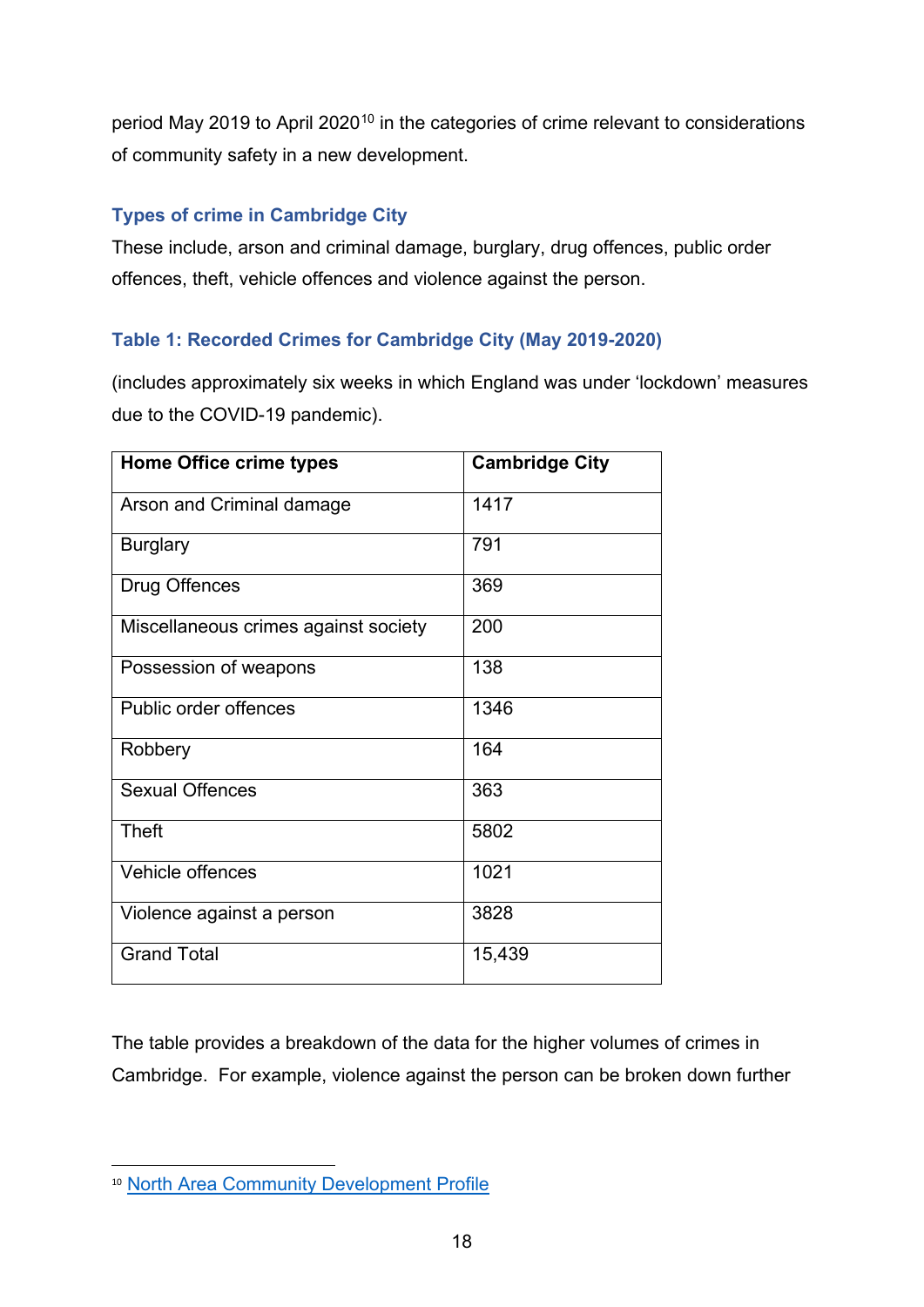with 2,117 of the total incidents being violence without injury and 910 incidents of violence with injury.

Of the total number of theft incidents in the city, 2,727 were bicycle thefts.

The total number of criminal damage incidents in the city was 1417, and there was 52 were incidents of arson.

Public order offences total 1,346 and cover a number of issues such as 'public fear, alarm or distress and race and religious aggravated public fear.

#### **Data for Cambridge City wards**

The crime data for Cambridge City is broken down by ward in Table 2. This data shows that the wards closest to North East Cambridge (Abbey, Kings Hedges, East Chesterton, West Chesterton and Arbury) are mostly in the upper half in terms of number of crimes within the city, but the highest is within central Cambridge.

| <b>District</b> | <b>Ward</b>                 | Crime data for   |
|-----------------|-----------------------------|------------------|
|                 |                             | May 2019 - April |
|                 |                             | 2020             |
| Cambridge       | Market Ward                 | 3811             |
| Cambridge       | <b>Petersfield Ward</b>     | 1813             |
| Cambridge       | <b>Trumpington Ward</b>     | 1488             |
| Cambridge       | <b>Abbey Ward</b>           | 1263             |
| Cambridge       | <b>Kings Hedges Ward</b>    | 977              |
| Cambridge       | <b>East Chesterton Ward</b> | 941              |
| Cambridge       | <b>West Chesterton Ward</b> | 902              |
| Cambridge       | <b>Arbury Ward</b>          | 780              |
| Cambridge       | <b>Romsey Ward</b>          | 729              |
| Cambridge       | <b>Queen Ediths Ward</b>    | 713              |
| Cambridge       | <b>Coleridge Ward</b>       | 705              |
| Cambridge       | <b>Cherry Hinton Ward</b>   | 458              |
| Cambridge       | <b>Castle Ward</b>          | 463              |
| Cambridge       | Newnham Ward                | 396              |

#### **Table 2: Number of crimes in Cambridge City Wards (May 2019-April 2020)**

#### **Anti-social Behaviour in Cambridge City**

Making Cambridge safer and more inclusive is part of the City Council's vision.

Responding to anti-social behaviour, racial harassment and hate crime is therefore a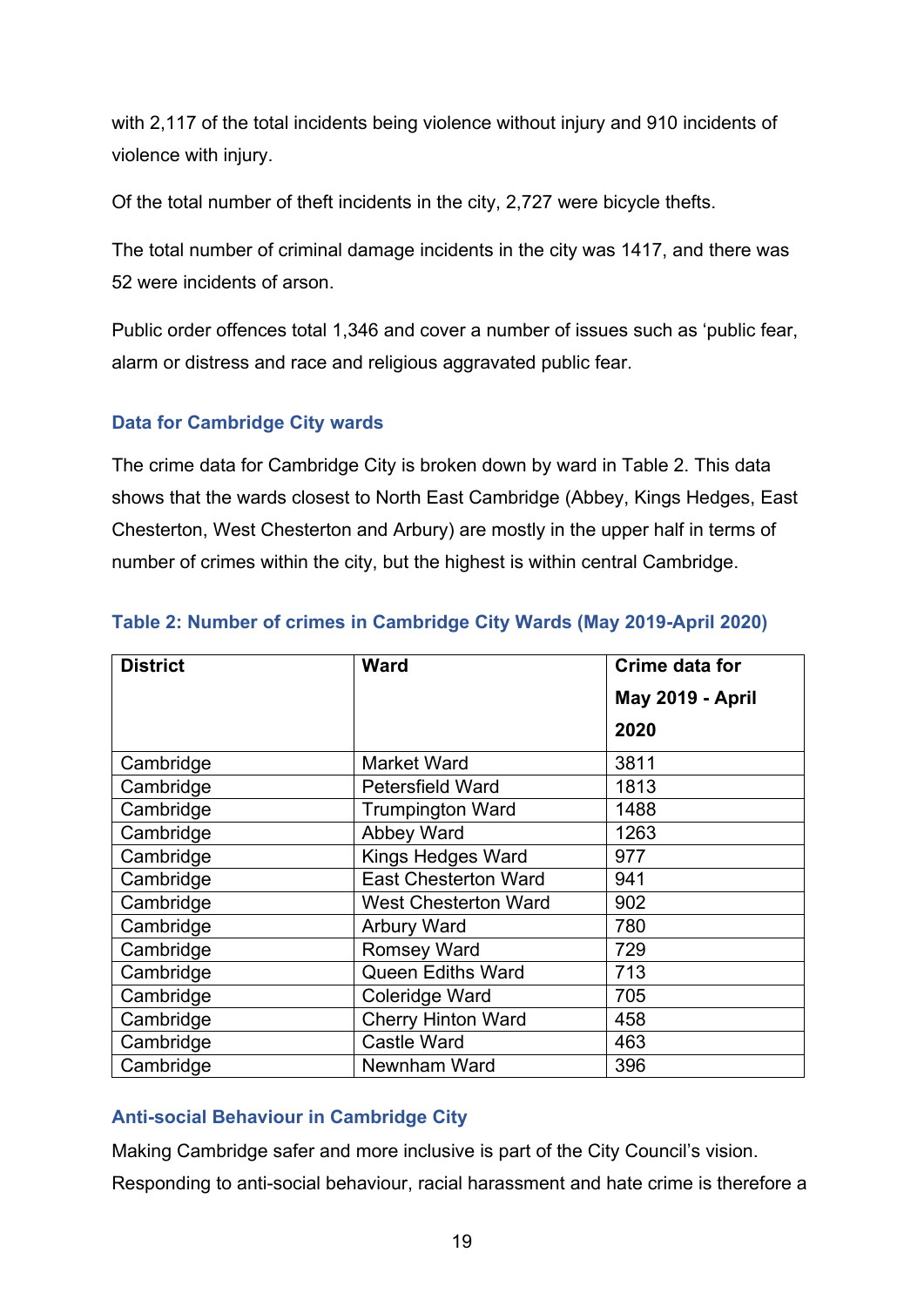key issue for the City Council and its partners in the Cambridge Community Safety Partnership.

It is recognised through the work of the Community Safety Team and the Neighbourhood Policing Team and other partners that the impact of anti-social behaviour on a community can be significant. In the three months period March 2020 to May 2020, the Council received 161 reports of antisocial behaviour covering issues from neighbour nuisance, noise, vandalism, drug dealing and use, victimisation and harassment.

Drug dealing and drug use connected to County Lines activity (a drug dealing approach which exploits young and other vulnerable people to deal and deliver drugs using mobile phone lines) is an increasingly emerging issue across the city. In cities like Cambridge, and specifically areas like North East Cambridge, where there are good rail and bus networks to other major cities, localised hotspots of crime and drug distribution close to the station can arise and should be considered and addressed at an early stage, and through the planning process where new development is proposed.

#### <span id="page-19-0"></span>**South Cambridgeshire Community Safety Strategic Assessment (2020/21)**

The strategic assessment<sup>[11](#page-19-1)</sup> of community safety issues for South Cambridgeshire was commissioned by the South Cambridgeshire Community Safety Partnership (CSP). The aim of this strategic assessment is to support the CSP to understand local community safety issues and to develop priorities that will help to guide Partnership activity through 2021/22. These priorities are guided by local issues and needs; however, the Partnership should also continue to work to support broader priorities across the County. The recommendations are broken down into two categories; ways of working and priorities. This allows the partners to understand the impact of their joined-up working, and how to adapt their way of working to extend current practice and enhance the 'Think Communities' approach.

<span id="page-19-1"></span><sup>1</sup>[1Community Safety Partnership: South Cambridgeshire](https://cambridgeshireinsight.org.uk/communitysafety/community-safety-partnerships/south-cambridgeshire/%20https:/cambridgeshireinsight.org.uk/communitysafety/community-safety-partnerships/south-cambridgeshire/)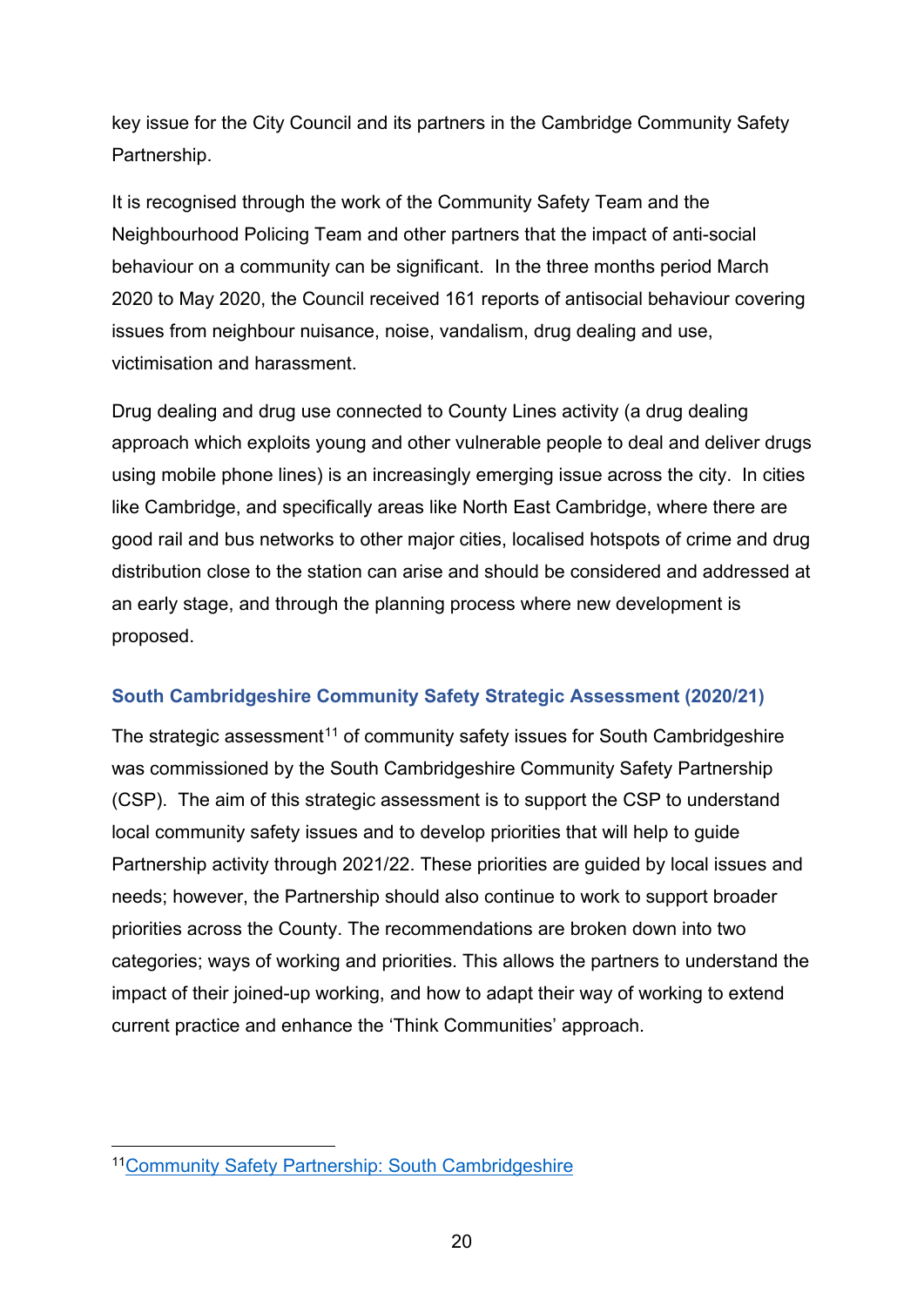#### <span id="page-20-0"></span>**Crime and Community Safety key findings for South Cambridgeshire**

South Cambridgeshire remains an area of low crime, this is within the context of national stability in overall crime and continued growth for the district in terms of housing and population. This makes working in a place-based way a more effective approach.

#### **Types of crime in South Cambridgeshire**

Whilst total police recorded crime has increased slightly, the rate remains fairly constant (2% increase from last year). However, this masks the changes that have been taking place in individual crime types and does not highlight where some groups of people are more vulnerable to crime.

| <b>Home Office crime types</b>       | <b>South</b>   |
|--------------------------------------|----------------|
|                                      | Cambridgeshire |
| Arson and Criminal damage            | 963            |
| <b>Burglary</b>                      | 973            |
| Drug Offences                        | 184            |
| Miscellaneous crimes against society | 140            |
| Possession of weapons                | 48             |
| Public order offences                | 544            |
| Robbery                              | 29             |
| <b>Sexual Offences</b>               | 204            |
| <b>Theft</b>                         | 1328           |
| Vehicle offences                     | 782            |
| Violence against a person            | 2232           |
| <b>Grand Total</b>                   | 7427           |

#### **Table 3: Recorded Crimes for South Cambridgeshire (May 2019-April 2020)**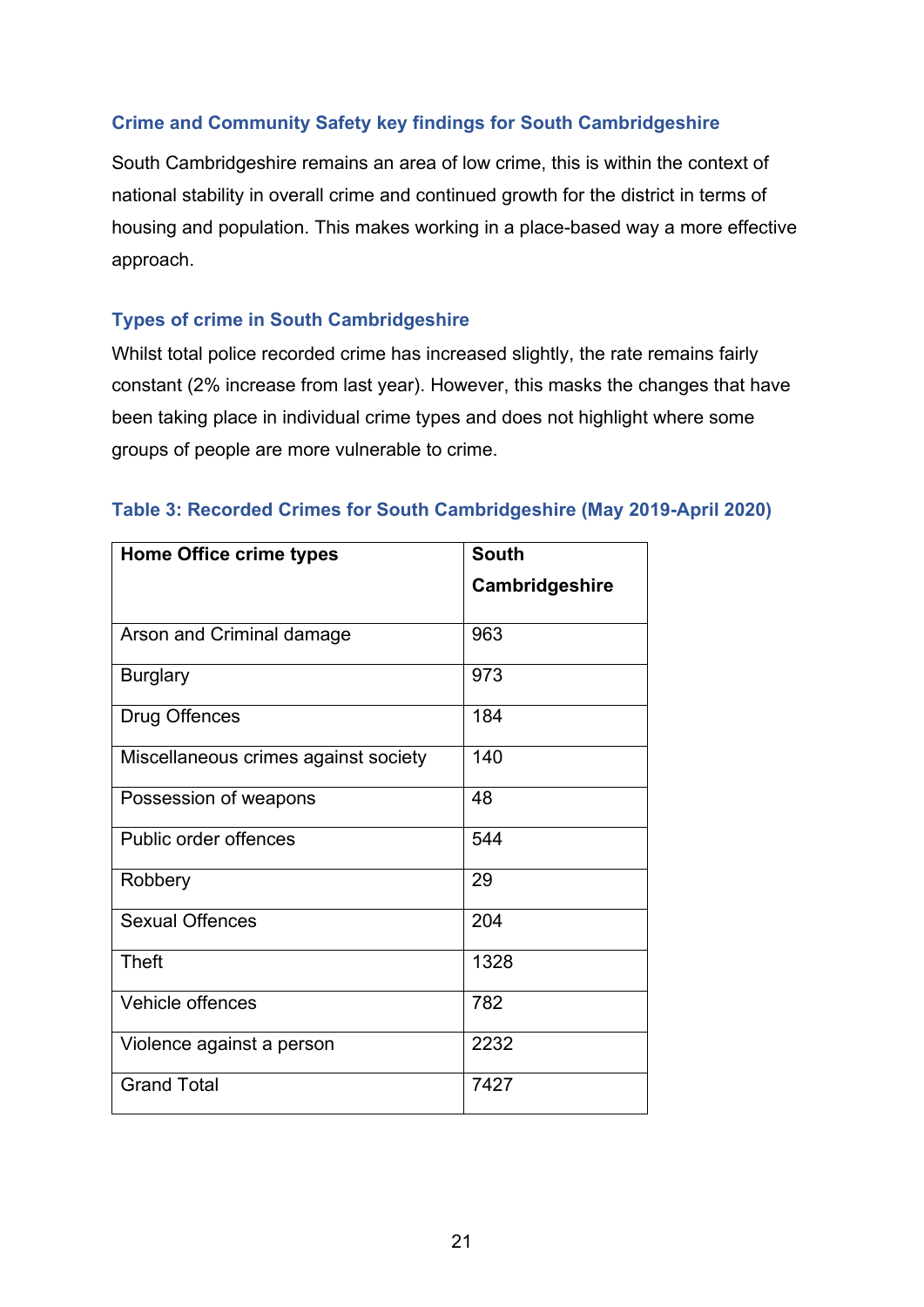Locally, the data shows a mixed picture with both increases in subgroups of police recorded crime and decreases in others. Given the low numbers for the district, caution must be taken when interpreting these changes. Crime types such as stalking and harassment, residential burglary and violence against the person are reported to have increased. Antisocial behaviour, total vehicle crime and total fires were reported to have decreased.

#### **Detailed Analysis of Crime Type in South Cambridgeshire**

Within Cambridgeshire work has been ongoing looking at responding to the serious violence strategy and tackling County Lines. A key theme has been about designing and delivering a clear, consistent message across the County particularly in the work developed for delivery into schools through the Healthy Schools programme of work.

Police recorded vehicle crime in South Cambridgeshire is predominantly theft from a vehicle. However, the subcategory of vehicle taking has increased in volume by 20.5% since the year ending November 2017.

Residential burglary appears to be the main subcategory of burglary offences for South Cambridgeshire since the recent recording rules were applied to this crime type. The rate of residential burglaries per household in South Cambridgeshire stands at 11.2 per 1,000 households in the year ending November 2019, up 9% from the year ending November 2017.

Since December 2016, 26% of fires attended by the Cambridgeshire Fire and Rescue service were recorded as deliberate and 12% had an unknown cause.

The volume of police recorded incidents of criminal damage and arson have remained relatively stable in South Cambridgeshire since November 2016 with of 4.3% of crimes committed as Arson and 95.7% criminal damage. (November 2016- October 2019).

While the rate of police recorded Violence Against the Person (VAP) has marginally risen in South Cambridgeshire since the year ending November 2017, it remains an area with a consistently low rate relative to the surrounding districts. In the year ending November 2019, South Cambridgeshire had the lowest rate of VAP per 1,000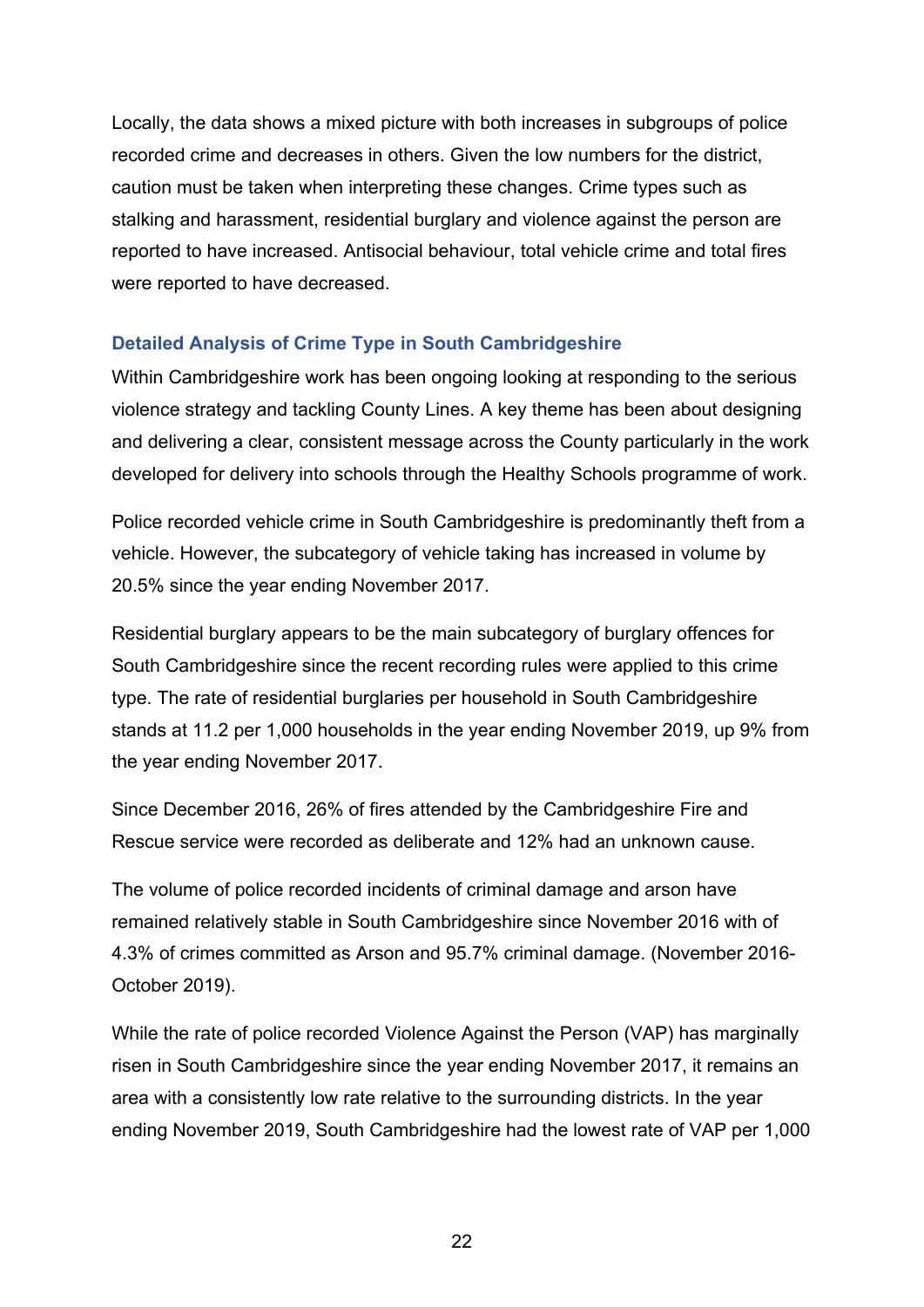population across Cambridgeshire and Peterborough (13.03 crimes per 1,000 population).

It is important to understand the makeup of the VAP category, which includes a relatively diverse mix of offence types. Violence without injury accounts for most of the crimes recorded in the VAP category for South Cambridgeshire across all years included in this analysis. There has been a 63% volume increase in the subcategory of stalking and harassment when comparing the year ending November 2019 to the previous year. While improvements to how the data is recorded may have increased this figure, the underlying details of crimes within this category would need to be analysed to understand this increase.

Police recorded substance use crimes are recognised as predominantly being driven by police activity rather than the level of crime occurring as a whole.

The most recent annual public health report for Cambridgeshire describes hospital admission rates for alcohol related conditions in South Cambridgeshire as currently similar to the national average.

Data gaps regarding drug and alcohol related crimes or misuse exist locally. However, there is a countywide delivery group tackling this issue. This issue also overlaps with the health agenda and the CSP would be advised to seek input from health partners to have a clearer understanding of local issues around drug and alcohol misuse going forward.

Overall the data does not indicate a substantial drug or alcohol issue for the district. However, it should be noted that where mental health and substance misuse overlaps within cases these can sometimes be more resource intensive in managing.

South Cambridgeshire district has maintained a relatively low rate of police recorded hate crime (per 1,000 population) when compared to other districts in Cambridgeshire since the year ending November 2016.

The prevalence rate for police recorded domestic abuse in the Cambridgeshire Force area is 7.6 crimes per 1,000 population. In the most recent complete financial year South Cambridgeshire remained in line with the previous year. The data for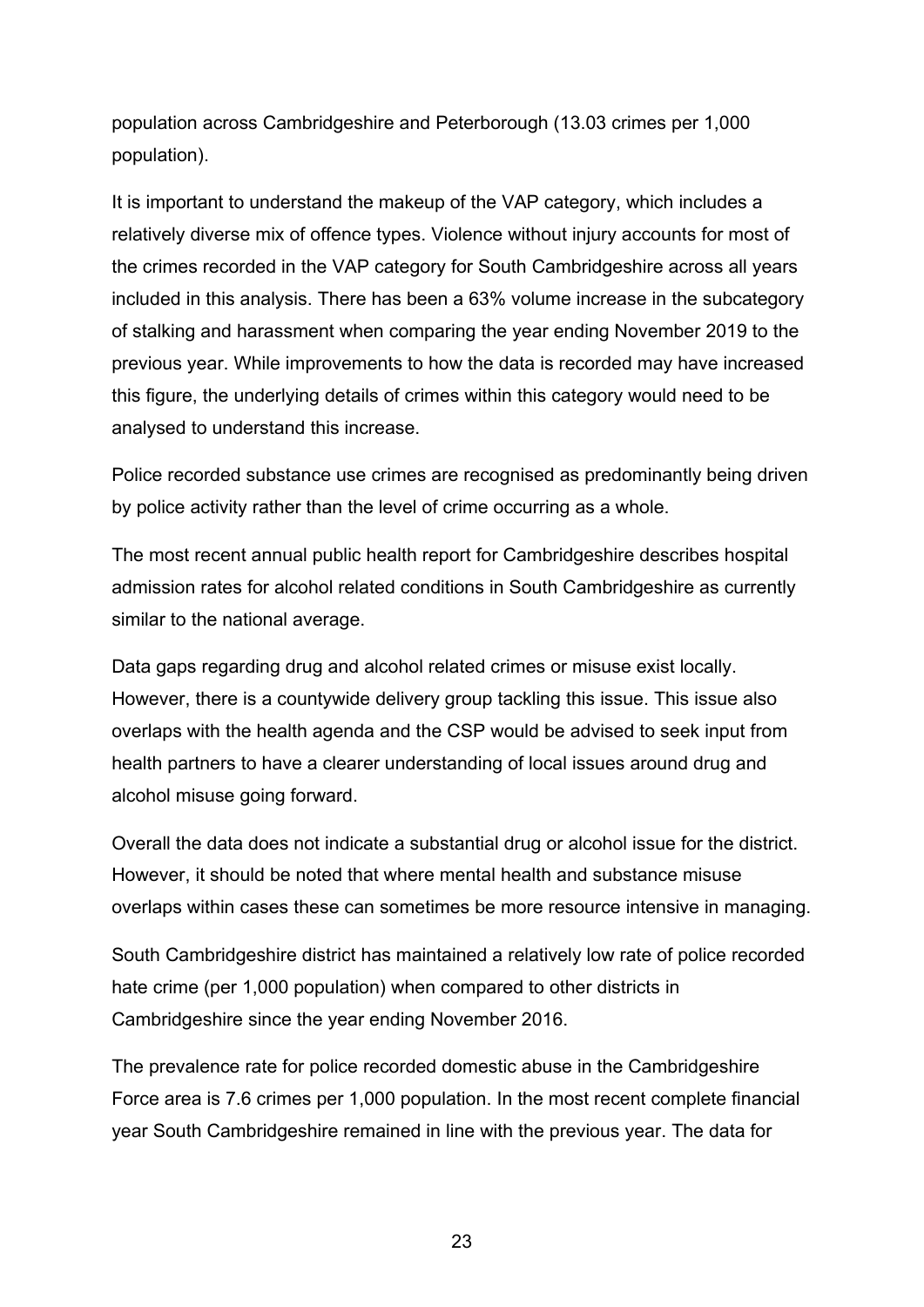2019/20 to date (April to November) indicates that a slight increase in the year total is likely.

#### **Data for South Cambridgeshire wards**

The crime data for South Cambridgeshire (source Cambridgeshire Research Group – Appendix A) is broken down by ward in the table below. This analysis highlights the three closest wards (Milton & Waterbeach, Fen Ditton & Fulbourn, and Histon & Impington) to North East Cambridge as having the highest number of offences. This may be a result of their size in terms of population, their relatively more urban context and proximity to the city.

## **Table 4: Number of crimes in South Cambridgeshire wards (May 2019-April 2020)**

| <b>District</b>      | <b>Ward</b>                  | <b>Crime data for</b> |
|----------------------|------------------------------|-----------------------|
|                      |                              | May 2019 - April      |
|                      |                              | 2020                  |
| South Cambridgeshire | Milton and Waterbeach        | 743                   |
| South Cambridgeshire | Fen Ditton and Fulbourn      | 650                   |
| South Cambridgeshire | Histon and Impington         | 618                   |
| South Cambridgeshire | Cambourne                    | 539                   |
| South Cambridgeshire | <b>Caxton and Papworth</b>   | 405                   |
| South Cambridgeshire | Melbourn                     | 399                   |
| South Cambridgeshire | <b>Harston and Comberton</b> | 362                   |
| South Cambridgeshire | Cottenham                    | 336                   |
| South Cambridgeshire | Longstanton                  | 283                   |
| South Cambridgeshire | Bassingbourn                 | 294                   |
| South Cambridgeshire | <b>Shelford</b>              | 279                   |
| South Cambridgeshire | Over and Willingham          | 289                   |
| South Cambridgeshire | <b>Bar Hill</b>              | 242                   |
| South Cambridgeshire | Sawston                      | 244                   |
| South Cambridgeshire | Linton                       | 254                   |
| South Cambridgeshire | <b>Duxford</b>               | 183                   |
| South Cambridgeshire | Swavesey                     | 176                   |
| South Cambridgeshire | The Mordens                  | 164                   |
| South Cambridgeshire | Girton                       | 173                   |
| South Cambridgeshire | Caldecote                    | 147                   |
| South Cambridgeshire | Whittlesford                 | 125                   |
| South Cambridgeshire | Gamlingay                    | 129                   |
| South Cambridgeshire | Foxton                       | 104                   |
| South Cambridgeshire | <b>Balsham</b>               | 103                   |
| South Cambridgeshire | Barrington                   | $\overline{95}$       |
| South Cambridgeshire | <b>Hardwick</b>              | 91                    |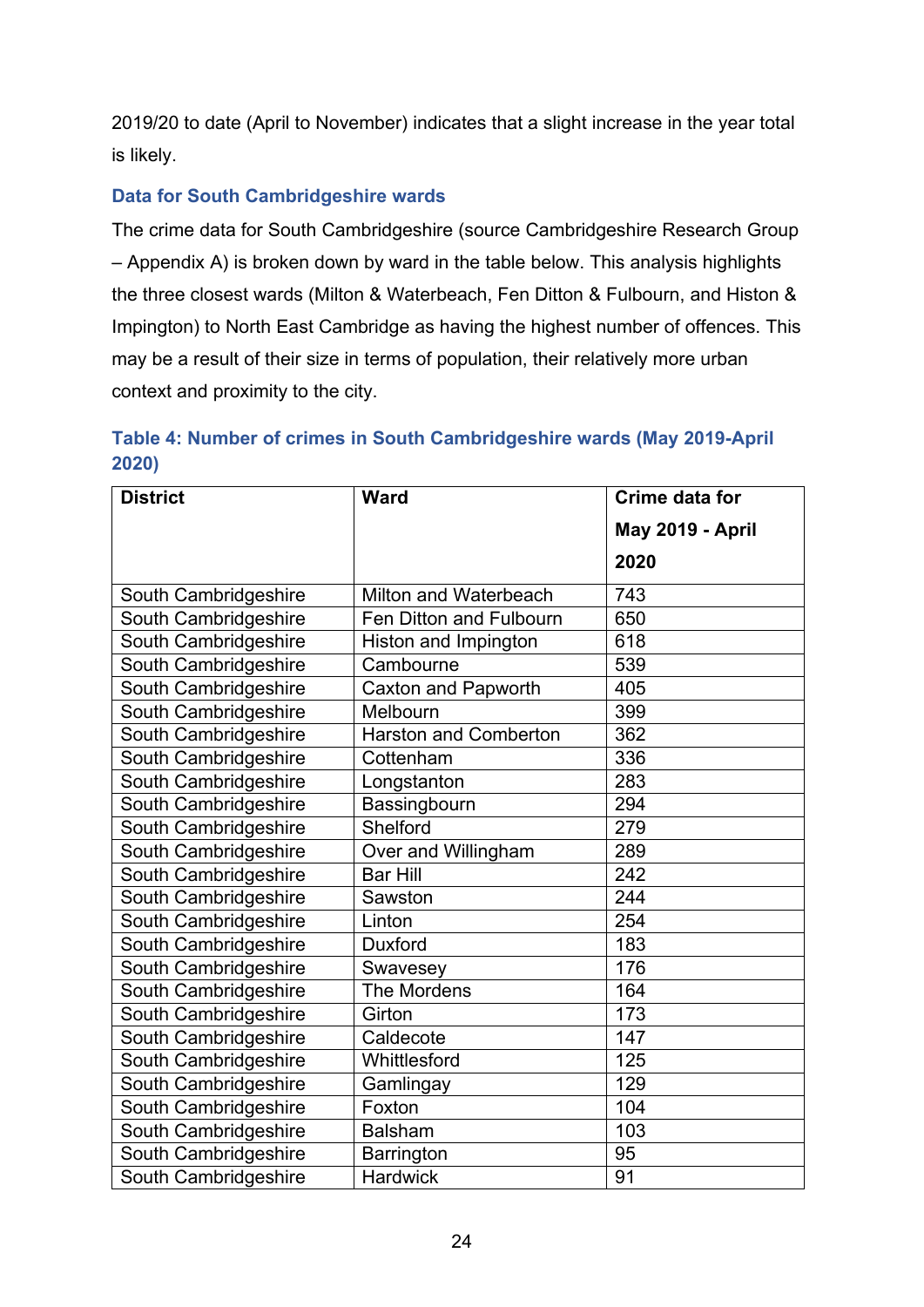# <span id="page-24-0"></span>**Key Data for North East Cambridge**

Polygon data was provided to the Cambridgeshire Research Group for the North East Cambridge area shown in Figure 1 below.



#### <span id="page-24-1"></span>**Figure 1: Polygon Map of North East Cambridge Area**

Data was gathered between the period of May 2019 to April 2020 and includes approximately 6 weeks in which England was under 'lockdown' measures due to the Covid 19 pandemic.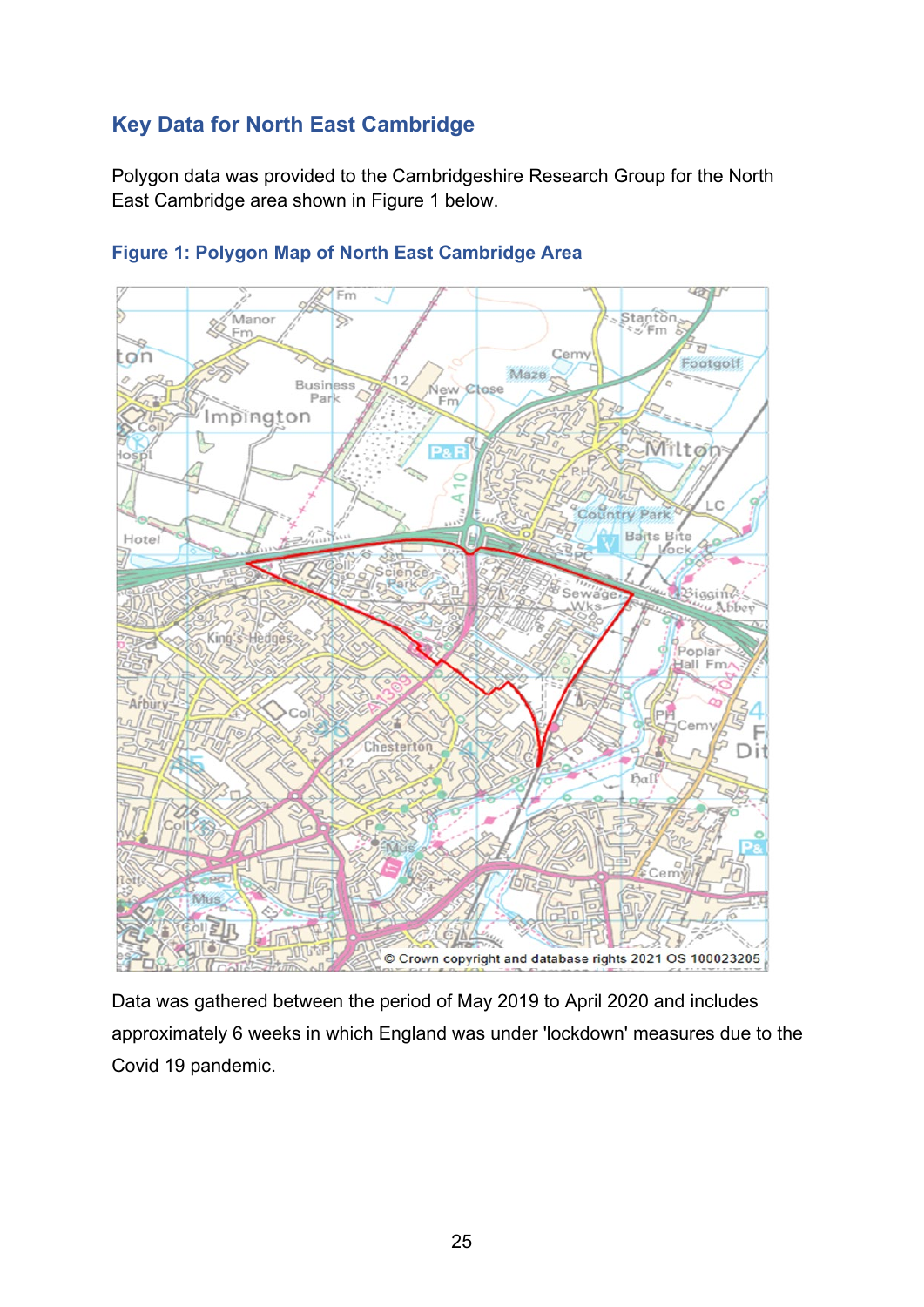The data presents 22 counts of ASB Incidents in the NEC area between May 2019- April 2020. The highest count of offences was for theft accounting for 48 of 129 total crime offences between May 2019 and April 2020. Other counts by crime type are listed in Table 5 below. It is important to note that the site is predominantly made up of employment land with very little number of residential properties, emphasising the current difficulty in measuring crime in the NEC area that is yet to be used for high numbers of housing. The polygon area borders a number of residential communities that have been previously explored in data above.

#### **Table 5: Number of crimes in North East Cambridge polygon area (May 2019- April 2020)**

| <b>Home Office Crime Types</b>              | Count of offences in the |  |
|---------------------------------------------|--------------------------|--|
|                                             | <b>NEC area from</b>     |  |
|                                             | May 2019-April 2020      |  |
| Arson and Criminal Damage                   | 9                        |  |
| <b>Burglary</b>                             | $\overline{7}$           |  |
| <b>Miscellaneous Crimes Against Society</b> | $5$                      |  |
| Possession of Weapons                       | $5$                      |  |
| <b>Public Order Offences</b>                | 14                       |  |
| <b>Sexual Offences</b>                      | $5$                      |  |
| Theft                                       | 48                       |  |
| <b>Vehicle Offences</b>                     | 15                       |  |
| Violence Against the Person                 | 31                       |  |
| Total                                       | 129                      |  |

#### <span id="page-25-0"></span>**County Lines**

Because of the presence of the Cambridge North Station in the North East Cambridge area it is important to consider its implications for County Lines drug operations. It is understood that County Lines have used the new Cambridge North Station and tend to 'cuckoo' in premises which are close to stations (often within 200 metres). Cuckooing is a form of crime, termed by the police, in which drug dealers take over the home of a vulnerable person in order to use it as a base for county lines drug trafficking. The crime is named for the cuckoo's practice of taking over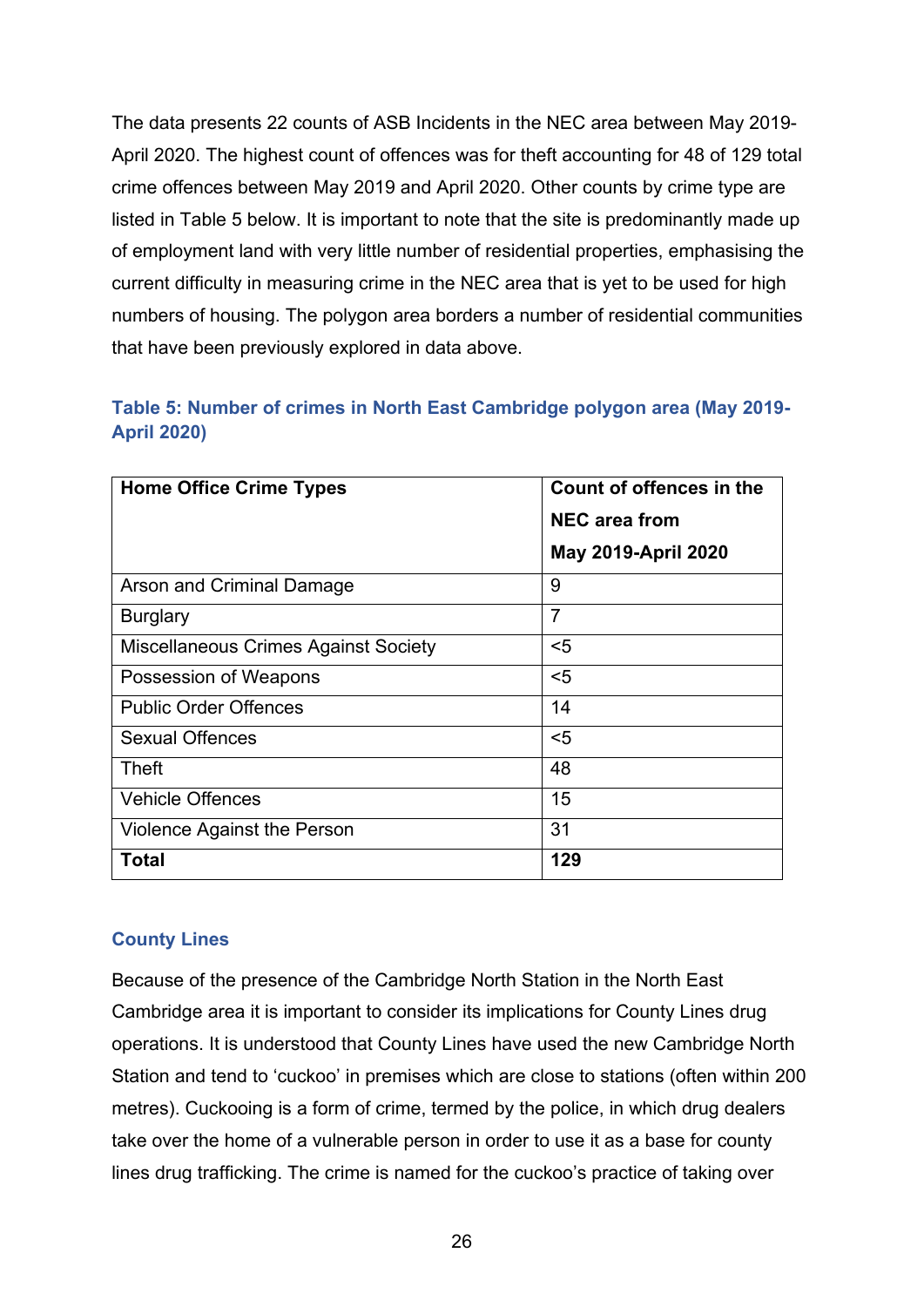other birds' nests for its young. It is therefore important that new development and in particular the housing mix is given careful consideration in these areas, including limiting short-term lets. A mix of tenures is recommended.

# <span id="page-26-0"></span>**Key Issues**

#### <span id="page-26-1"></span>**Community Resilience**

The Community Safety Partnerships stress the importance of developing strong Community Resilience to give the community a voice and the strength to report issues of antisocial behaviour, domestic violence, scams etc. Key to this is community development and supporting social integration both within NEC and with the wider communities. This will give the place a sense of community of cohesion and 'ownership' of space where there is pride in their area. Such areas are less susceptible to crime.

This should involve a partnership between the community and the public, private and voluntary sectors who can all play an important role in the management of the area. Forming a strong stakeholder partnership at an early stage to include developers and management companies to oversee the development for the benefit of all. Furthermore, a focus on establishing community engagement at the very early stages and consulting on the development and use of public realm and green spaces should result in the space benefitting all the community.

Key Stakeholders are on already on a North East Cambridge Community Forums, and further engagement can continue to be explored. These initiatives can be enhanced by digital and other forms of communication.

These initiatives are supported by proposals in other NEC AAP evidence documents, including the Cultural Placemaking Strategy, Anti-Poverty and Inequalities Topic Paper, the Health and Wellbeing Topic Paper, and the Skills, Training and Local Employment Opportunities Topic Paper.

27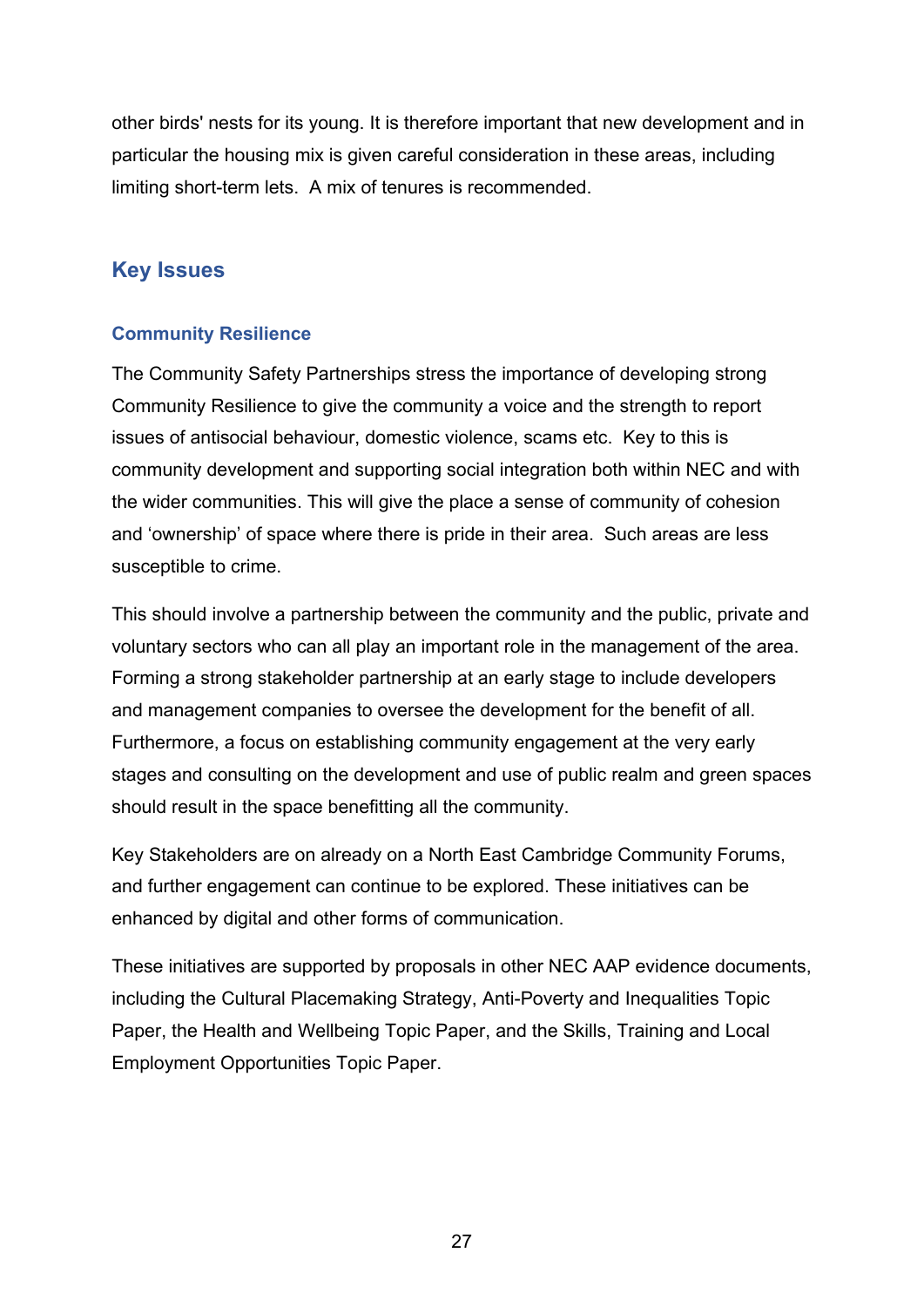#### <span id="page-27-0"></span>**Physical Considerations**

The draft NEC AAP, including the spatial framework, has been developed in collaboration with the Police Community Safety Unit through a design-led approach where 'Designing out Crime' is an integral part of the approach. This includes promoting activity, incorporating natural surveillance of public/semi-private spaces, and providing clearly defined and protected buildings and spaces. Much of this will be consistent with the principles of Secured by Design and as such should minimise the opportunities for crime. The spatial framework also provides suitable access for the emergency services.

There will nevertheless be some more detailed design issues which will require closer scrutiny from a community safety perspective, including;

- Key pedestrian/cycle routes such as bridges and underpasses and Guided Busway where natural surveillance can be limited and can be quiet particularly during night times. Consideration should be given to adding activities/active spaces where possible, orientating buildings to provide natural surveillance, avoiding hiding areas, maximising visibility lines, providing appropriate lighting, and providing alternative routes where practical.
- Defensible and robust open space will be an important asset for the community, providing it is overlooked, well-managed, and consistent action is taken to prevent antisocial behaviour which discourages its use.
- The provision of community facilities and meeting places within buildings to give the community somewhere to go and have something to do. This will mitigate against people gathering outside their buildings and creating noise and litter issues.
- It is important that car and cycle parking is secure to encourage usage, and especially when it is situated away from the homes in car barns. Similarly, any storage and other facilities should be designed to be secure including public and communal bike parking.
- Appropriate landscaping and planting to avoid potential hiding places and dark or secluded areas.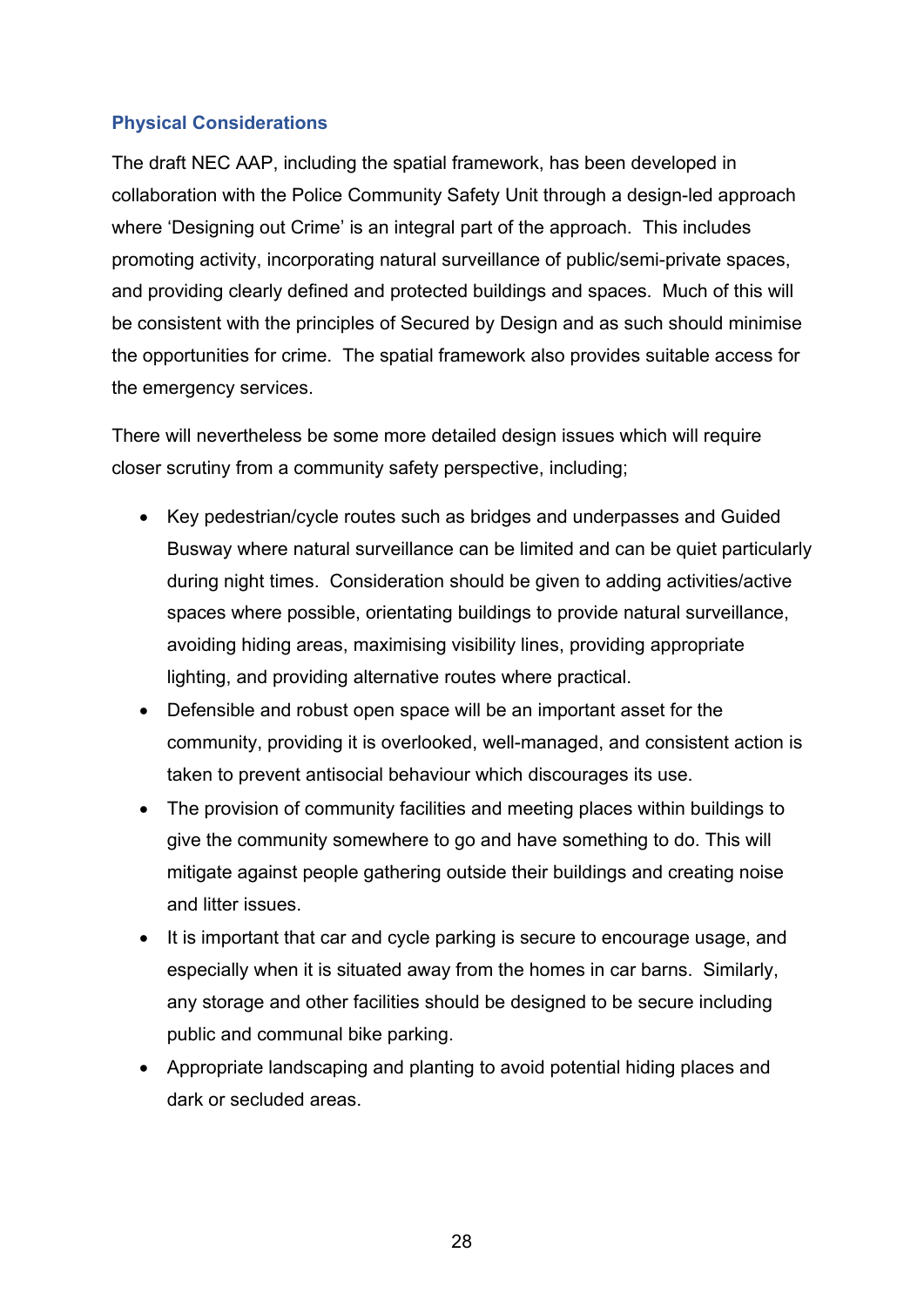• The use of additional external lights and manned CCTV should be kept to a minimum, but there will be places like the bridges and underpasses where they should be considered.

#### <span id="page-28-0"></span>**Housing and Community Mix**

With the creation of a new, 8,350 homes, high density development the demographics and range of tenures are important for the future community mix. This includes private housing, 40% affordable housing and other new forms of housing such as build-to-rent. The mix of housing types and tenures should complement each, as well as associated requirements, other locally and across the development as a whole.

#### <span id="page-28-1"></span>**Development Phasing**

The NEC development is expected to take over 20 years to be completed. It means the community will take several years to be established and will go through a series of transitional periods before it matures. This means the issues and risks are likely to change over time as will the relationship with the wider community and the nature of the crime.

In the early days, there will be few people on-site and this limits opportunities for natural surveillance. Also, evidence from other new settlements has also shown some people will have feelings of isolation and loneliness which requires support. The use of community development workers could assist with addressing some of these support issues.

#### <span id="page-28-2"></span>**Vulnerable Groups**

The Community Safety Partnerships also emphasise the importance of looking after the Vulnerable Groups in society. These groups can be subjected to antisocial behaviour, abuse, prejudice, hate and violence which can be in many forms. Whilst these issues go beyond the remit of the planning process, the community resilience and housing/community mix can play an important part in addressing these concerns. The Equalities Impact Assessment (EqIA) for the NEC AAP highlights some of the key disadvantaged groups in the area, but vulnerable groups can be much broader and include;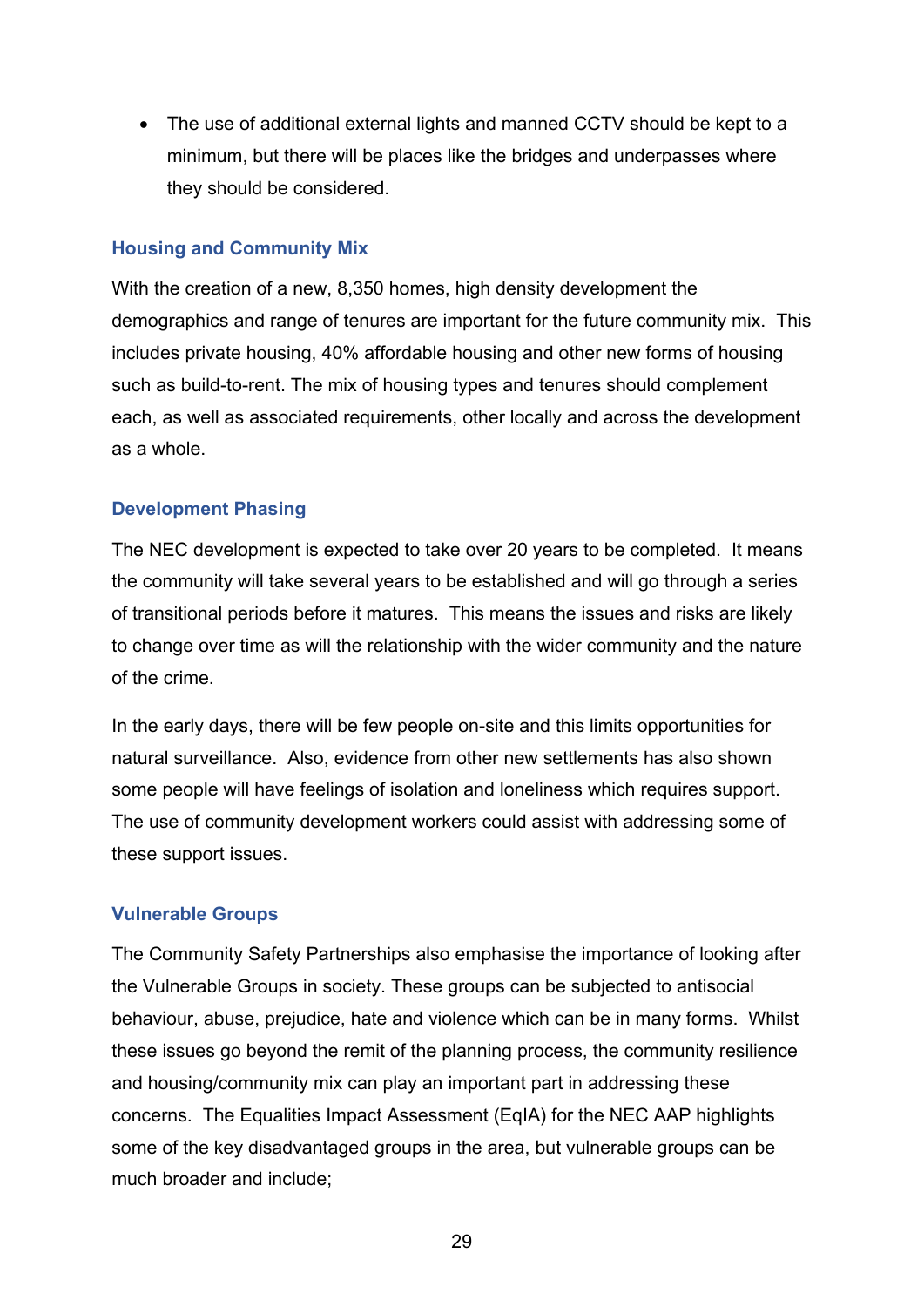- Addiction (Drugs, alcohol, Gambling etc.)
- Dementia
- People with Disabilities
- Domestic Abuse
- Women
- Older People
- Gypsies and Travellers (there are two neighbouring communities to the east and north of the NEC)
- Hate
- Isolation/Loneliness, especially in early phases
- Mental Health issues
- People in Multiple Deprivation (Cambridge has a stark differences in income levels among its population)
- Many people may be in more than one vulnerable groups

# <span id="page-29-0"></span>**Preferred Approach**

#### <span id="page-29-1"></span>**Community Resilience**

The North East Cambridge should be firmly integrated with surrounding communities to create a place that fosters community wellbeing and social cohesiveness. The development will provide social and cultural facilities for existing residents living in the surrounding areas, as well as new residents and community development workers will be required to encourage further social interaction and a safe, inclusive community. Engagement processes should be also encouraged to support the community and explore the collaborative implementation of the 'think communities' approach.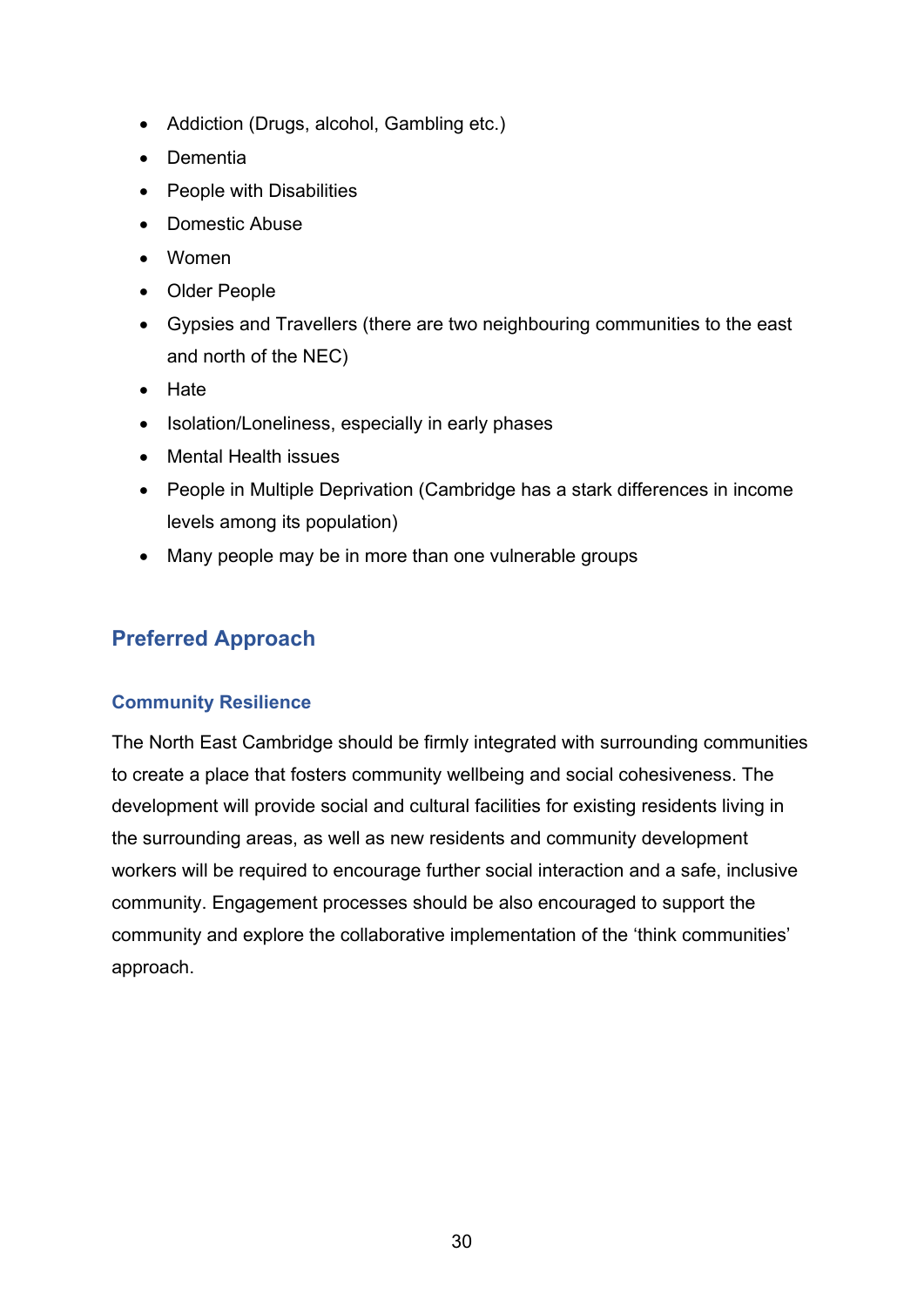#### <span id="page-30-0"></span>**Key Physical bridges and underpasses**

The development should be planned around walking, cycling and public transport to make the area accessible to all. Key connections, whether in the form of a bridge or an underpass, should be well designed with active routes with good natural surveillance, incorporating Secured by Design principles as part of new development proposals coordinated with nearby uses. Lighting, quality of materials and an overall inclusive design approach will ensure that the safety and usability of either bridge or underpass links is maximised.

#### <span id="page-30-1"></span>**Supporting Vulnerable Groups and Mental Health**

The North East Cambridge must be a healthy district where wellbeing, recreation and community safety are provided for through appropriate services and facilities. The development should accommodate for community services including education, health provision and green open spaces for recreation and sport. Streets and spaces should be designed to prioritise pedestrians, cycle movement, and meet the specific needs of disabled people and vulnerable groups.

#### <span id="page-30-2"></span>**Governance**

Different governance structures for NEC should be explored to support the implementation and future management of community initiatives.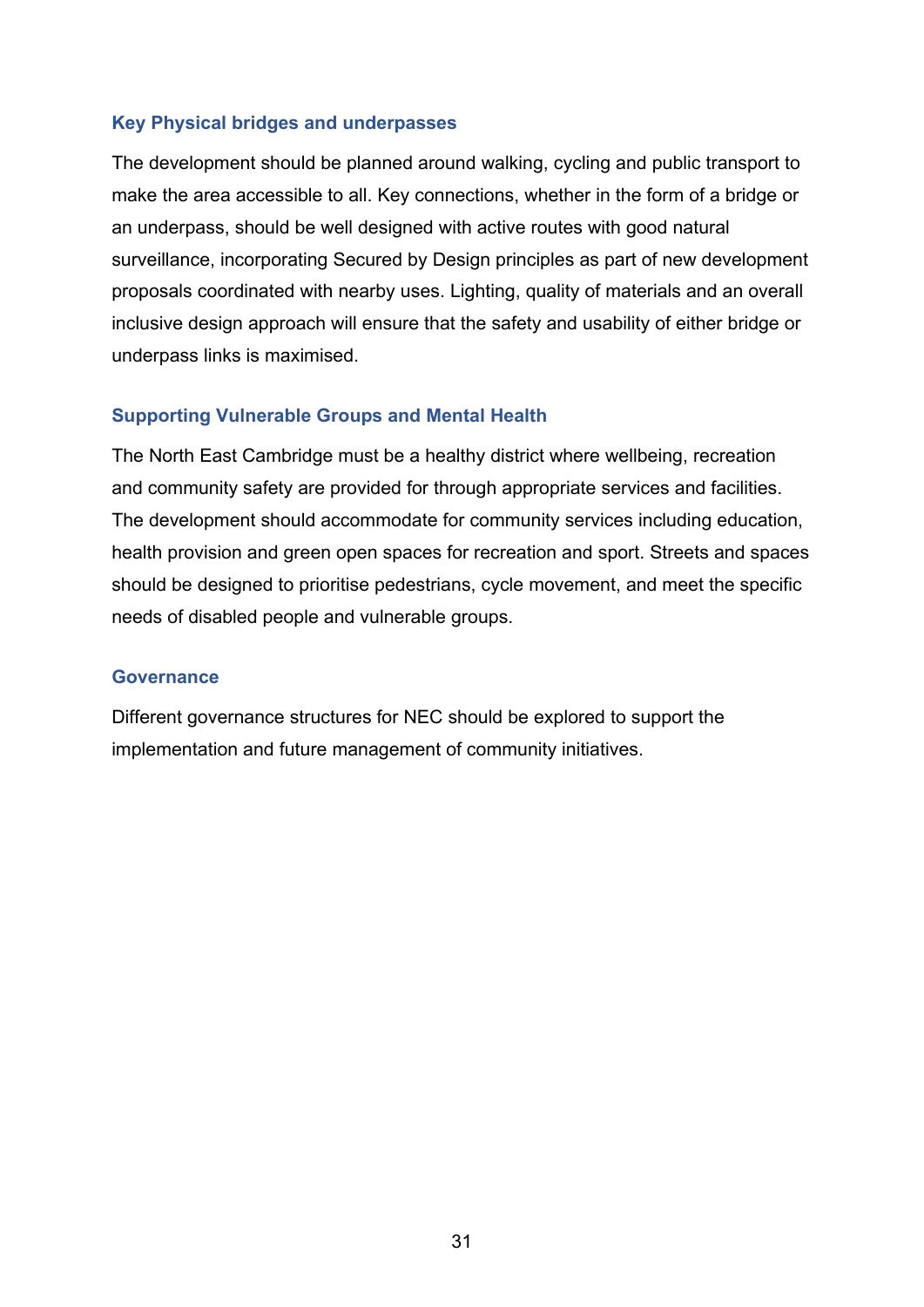# <span id="page-31-0"></span>**Appendix A: North East Cambridge Area Data**

#### <span id="page-31-1"></span>**Data Notes:**

- 1. The polygon was provided to the Cambridgeshire Research Group for the Cambridge North East Area Action Plan area.
- 2. The data is pulled from the police system Athena and is not published audited data and is therefore subject to corrections.
- 3. Data covers the period May 2019 to April 2020 and includes approximately 6 weeks in which England was under 'lockdown' measures due to the Covid 19 pandemic.
- 4. Counts less than 5 have been suppressed and are expressed as <5.
- 5. The data is supplied by Cambridgeshire Research Group for the use by the safer communities team in planning developments in the city and reducing crime.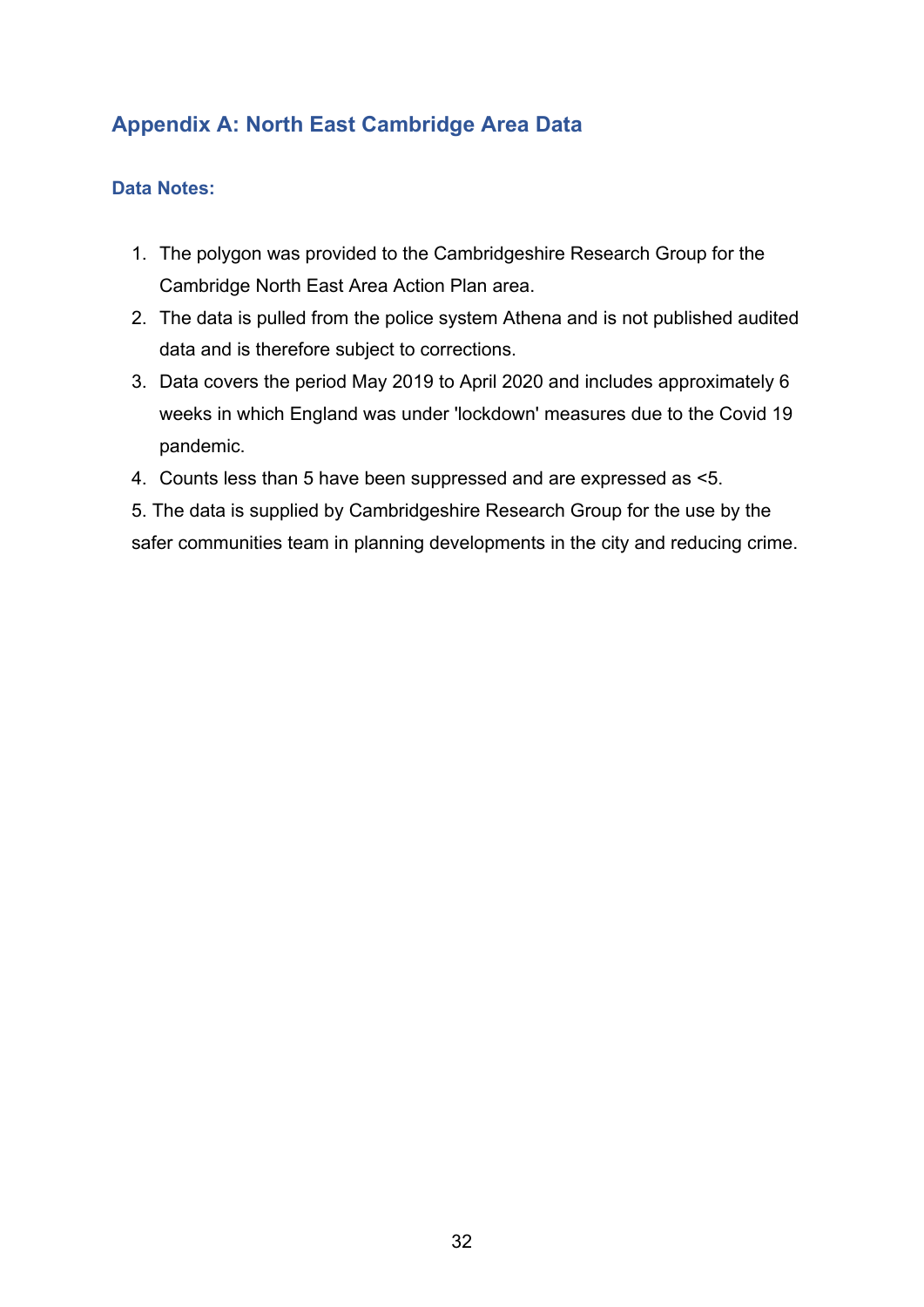<span id="page-32-0"></span>**Police recorded Crime for the period May 2019 - April 2020, by Home Office group and subgroup for South Cambridgeshire and Cambridgeshire City (Source Cambridgeshire Constabulary/Cambridgeshire Research Group)** 

| <b>Home Office Crime Types</b>              | Cambridge   | <b>South</b>   |
|---------------------------------------------|-------------|----------------|
|                                             | <b>City</b> | Cambridgeshire |
| <b>Arson and Criminal Damage</b>            | 1417        | 963            |
| <b>Burglary</b>                             | 791         | 973            |
| <b>Drug Offences</b>                        | 369         | 184            |
| <b>Miscellaneous Crimes Against Society</b> | 200         | 140            |
| Possession of Weapons                       | 138         | 48             |
| <b>Public Order Offences</b>                | 1346        | 544            |
| Robbery                                     | 164         | 29             |
| <b>Sexual Offences</b>                      | 363         | 204            |
| <b>Theft</b>                                | 5802        | 1328           |
| <b>Vehicle Offences</b>                     | 1021        | 782            |
| Violence Against the Person                 | 3828        | 2232           |
| <b>Grand Total</b>                          | 15439       | 7427           |

| Home Office Crime Types & Sub-              | Cambridge   | <b>South</b>   |
|---------------------------------------------|-------------|----------------|
| <b>Types</b>                                | <b>City</b> | Cambridgeshire |
| Arson and Criminal Damage                   | 1417        | 963            |
| Arson                                       | 52          | 33             |
| <b>Criminal Damage</b>                      | 1365        | 930            |
| <b>Burglary</b>                             | 791         | 973            |
| Burglary - Business and Community           | 254         | 328            |
| <b>Burglary - Residential</b>               | 537         | 645            |
| Drug Offences                               | 369         | 184            |
| Possession of Drugs                         | 204         | 138            |
| <b>Trafficking of Drugs</b>                 | 165         | 46             |
| <b>Miscellaneous Crimes Against Society</b> | 200         | 140            |
| Possession of Weapons                       | 138         | 48             |
| <b>Public Order Offences</b>                | 1346        | 544            |
| <b>Other Offenses Public Order</b>          | 282         | 66             |
| Public Fear, Alarm or Distress              | 935         | 434            |
| Race or Religious Agg Public Fear           | 128         | 44             |
| <b>Violent Disorder</b>                     | $5$         | $5$            |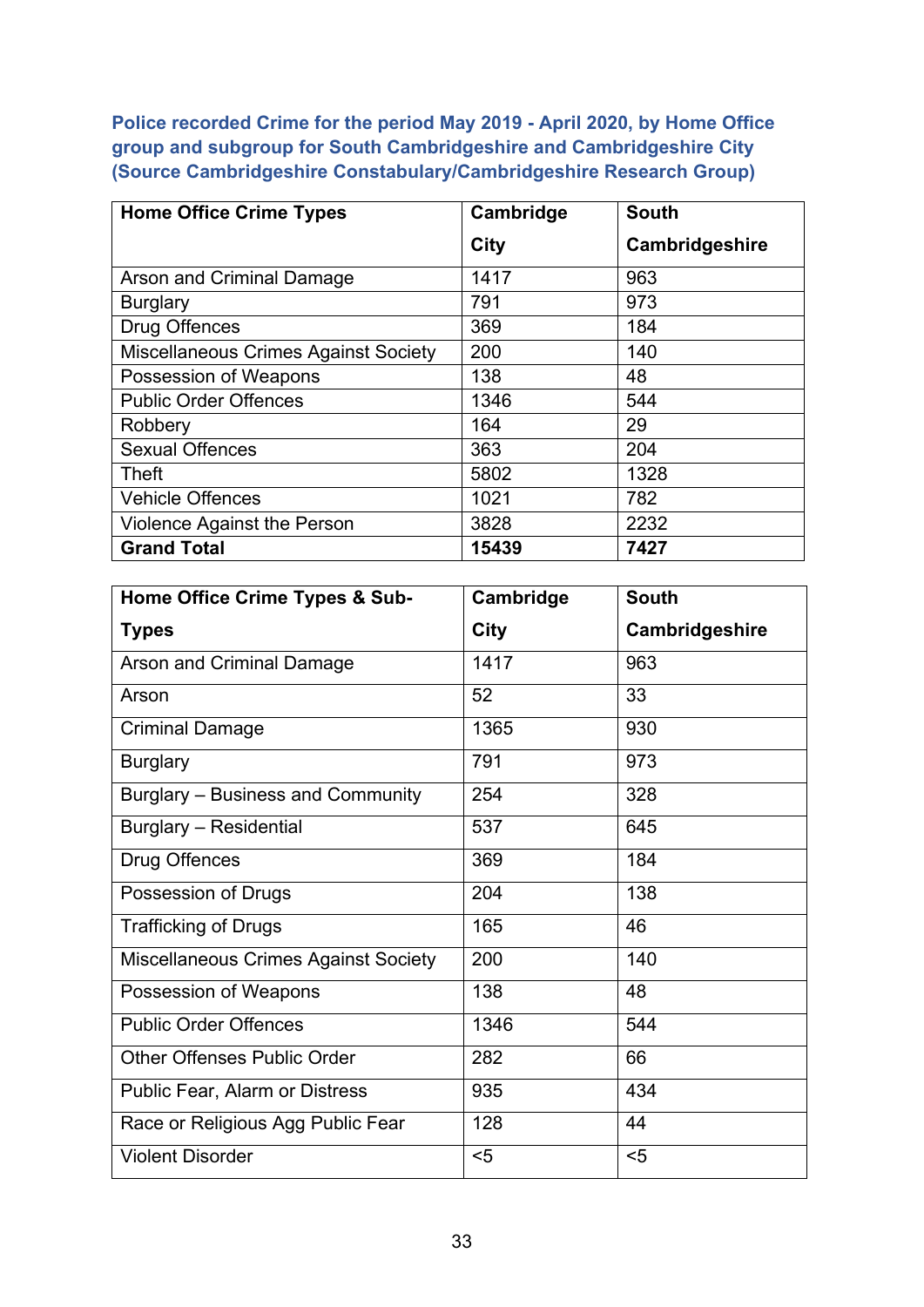| Home Office Crime Types & Sub-          | Cambridge   | <b>South</b>   |
|-----------------------------------------|-------------|----------------|
| <b>Types</b>                            | <b>City</b> | Cambridgeshire |
| Robbery                                 | 164         | 29             |
| <b>Robbery of Business Property</b>     | 12          | 6              |
| Robbery of Personal Property            | 152         | 23             |
| <b>Sexual Offenses</b>                  | 363         | 204            |
| <b>Other Sexual Offenses</b>            | 226         | 130            |
| Rape                                    | 137         | 74             |
| <b>Theft</b>                            | 5802        | 1328           |
| <b>Bicycle Theft</b>                    | 2727        | 199            |
| <b>Other Theft</b>                      | 1336        | 848            |
| Shoplifting                             | 1356        | 248            |
| Theft from the Person                   | 383         | 33             |
| <b>Vehicle Offenses</b>                 | 1021        | 782            |
| <b>Aggravated Vehicle Taking</b>        | 8           | 9              |
| Interfering with a Motor Vehicle        | 110         | 102            |
| Theft from a Vehicle                    | 706         | 550            |
| Theft or unauthorised taking of a motor | 197         | 121            |
| vehicle                                 |             |                |
| Violence against the Person             | 3828        | 2232           |
| Homicide                                | $5$         | $5$            |
| <b>Stalking and Harassment</b>          | 800         | 650            |
| Violence with injury                    | 910         | 509            |
| Violence without injury                 | 2117        | 1072           |
| <b>Grand Total</b>                      | 15439       | 7427           |